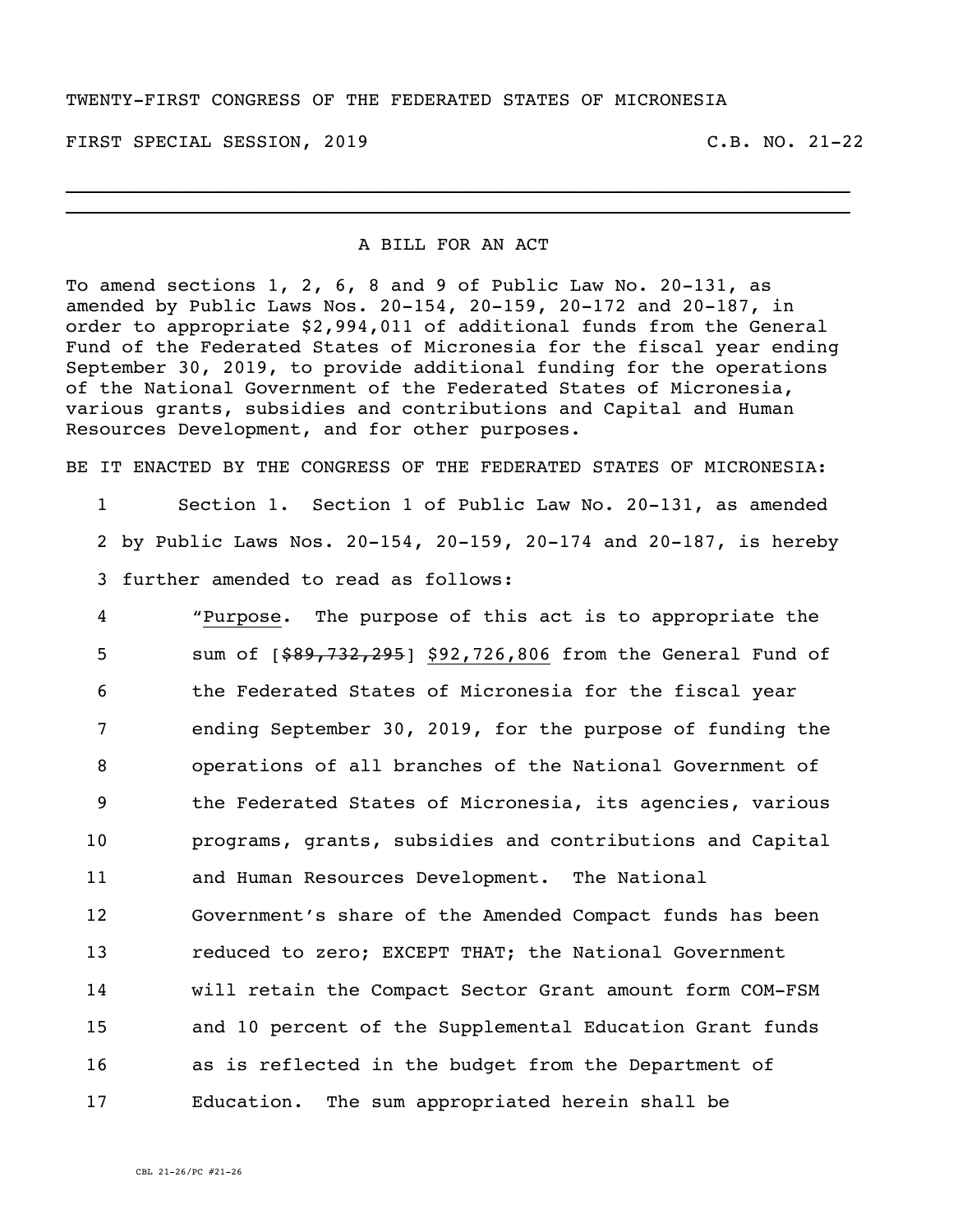| $\mathbf{1}$ | apportioned as follows:"                                                    |
|--------------|-----------------------------------------------------------------------------|
| 2            | Section 2. Section 2 of Public Law No. 20-131, as amended                   |
| 3            | by Public Laws Nos. $20-154$ , $20-159$ , $20-174$ and $20-187$ , is hereby |
| 4            | further amended to read as follows:                                         |
| 5            | "Section 2. Operating expenses of the Executive                             |
| 6            | Branch. The sum of [\$23,542,656] \$23,946,377, or so                       |
| 7            | much thereof as may be necessary, is hereby                                 |
| 8            | appropriated from the General Fund of the Federated                         |
| 9            | States of Micronesia for the fiscal year ending                             |
| 10           | September 30, 2019, for the purpose of funding the                          |
| 11           | operations of the Executive Branch of the National                          |
| 12           | Government during the fiscal year. The sum appropriated                     |
| 13           | by this section shall be apportioned as follows:                            |
| 14           | (1) Office of the President.                                                |
| 15           | The sum of $[$1,864,499]$ \$2,047,220, or so much thereof                   |
| 16           | as may be necessary, for the operations of the Office                       |
| 17           | of the President during the fiscal year 2019. The sum                       |
| 18           | appropriated herein shall be apportioned as follows:                        |
| 19           | Personnel \$[592,999] 657,220                                               |
| 20           | Travel<br>457,000                                                           |
| 21           | Contractual Services $[590,000]$<br>633,000                                 |
| 22           | 139,500                                                                     |
| 23           | 160,500                                                                     |
| 24           | (2) Department of Foreign Affairs.                                          |
| 25           | The sum of $[$5,487,647]$ \$5,522,647, or so much thereof                   |

 $\mathcal{L}_\text{max} = \mathcal{L}_\text{max} = \mathcal{L}_\text{max} = \mathcal{L}_\text{max} = \mathcal{L}_\text{max} = \mathcal{L}_\text{max} = \mathcal{L}_\text{max} = \mathcal{L}_\text{max}$ 

# of 27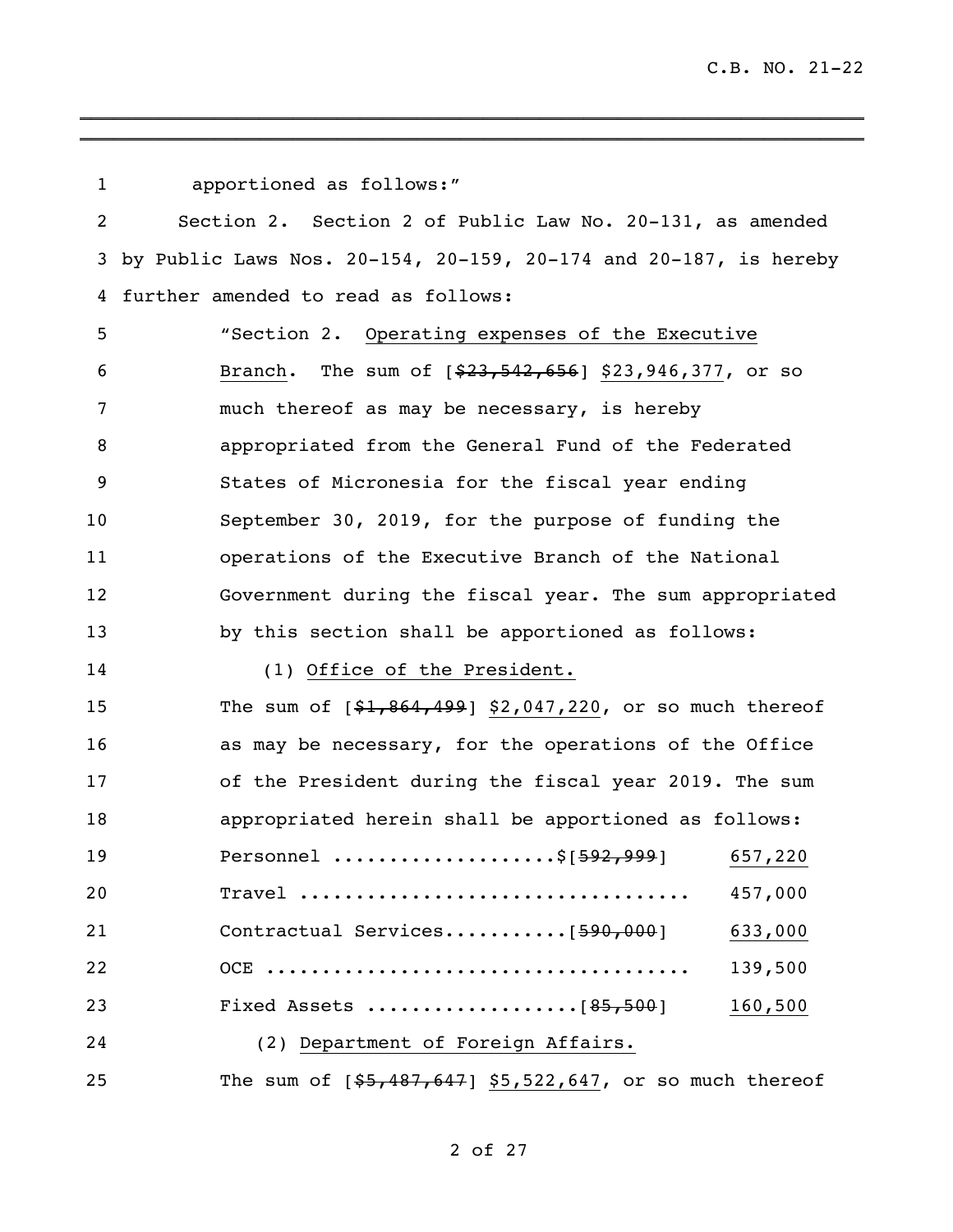| $\mathbf 1$    | as may be necessary, for the operations of the                                 |
|----------------|--------------------------------------------------------------------------------|
| $\overline{2}$ | Department of Foreign Affairs during the fiscal year                           |
| 3              | 2019. The sum appropriated herein shall be apportioned                         |
| 4              | as follows:                                                                    |
| 5              | Personnel \$ 1,754,271                                                         |
| 6              |                                                                                |
| 7              | Contractual Services 2,802,788                                                 |
| 8              | 381,959                                                                        |
| 9              |                                                                                |
| 10             | (3) Department of Finance and Administration.                                  |
| 11             | The sum of $[$3,062,654]$ \$3,243,654, or so much thereof                      |
| 12             | as may be necessary, for the operations of the                                 |
| 13             | Department of Finance and Administration during the                            |
| 14             | fiscal year 2019. The sum appropriated herein shall be                         |
| 15             | apportioned as follows:                                                        |
| 16             | Personnel \$ 2,039,754                                                         |
| 17             | Travel $\ldots \ldots \ldots \ldots \ldots \ldots \ldots$ [330,000]<br>411,000 |
| 18             | Contractual Services<br>237,500                                                |
| 19             | 341,900                                                                        |
| 20             | 213,500                                                                        |
| 21             | (4) Department of Resources and Development.                                   |
| 22             | The sum of $$1,482,494$ , or so much thereof as may be                         |
| 23             | necessary, for the operations of the Department of                             |
| 24             | Resources and Development during the fiscal year 2019.                         |
| 25             | The sum appropriated herein shall be apportioned as                            |

of 27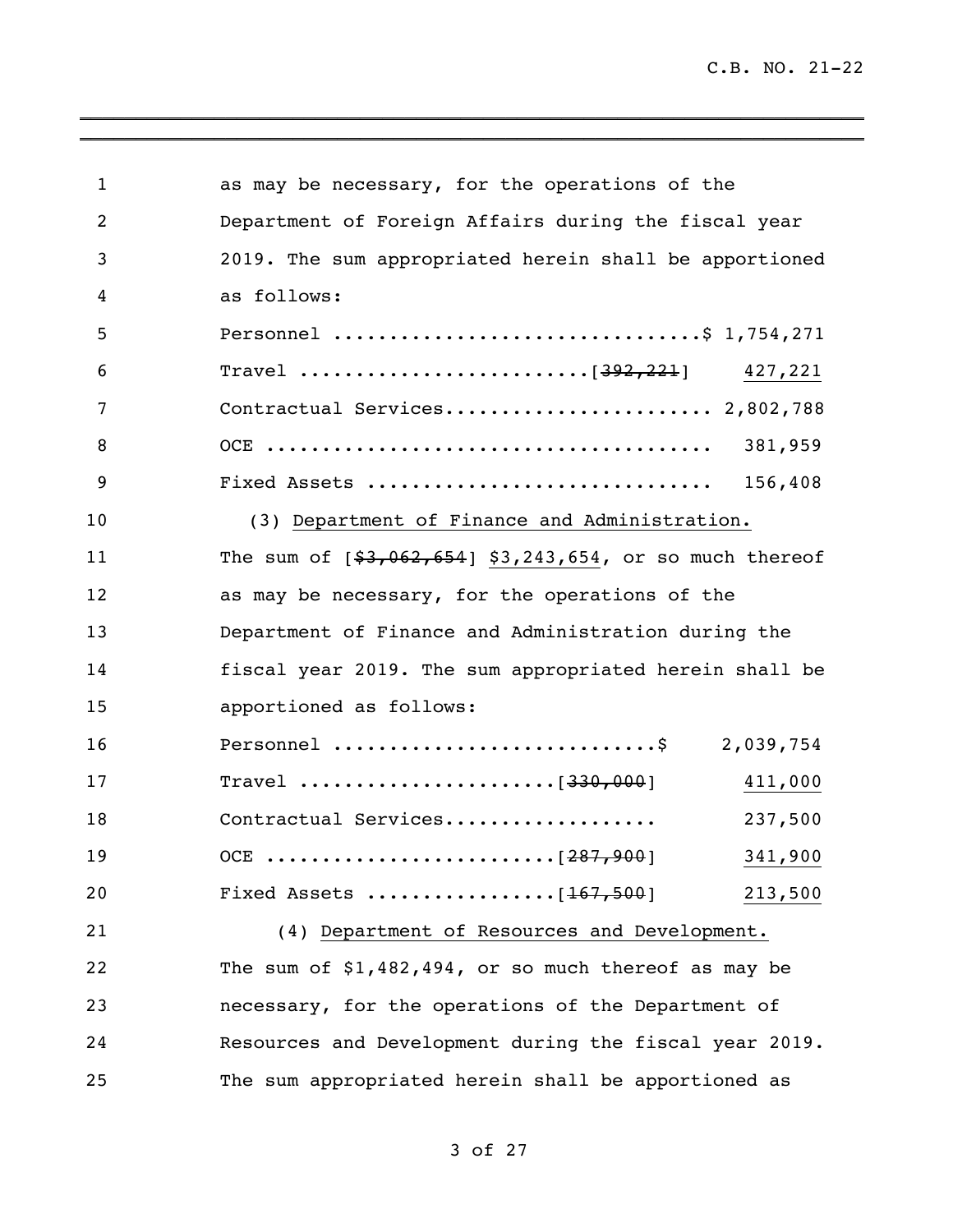follows: Personnel .................................\$ 907,313 Travel ..................................... 286,791 Contractual Services........................ 59,850 OCE ........................................ 184,540 Fixed Assets ............................... 44,000 (5) Department of Transportation, Communications 8 and Infrastructure. The sum of \$2,796,860, or so much thereof as may be necessary, for the operations of the Department of Transportation, Communications and Infrastructure during the fiscal year 2019. The sum appropriated herein shall be apportioned as follows: Personnel .................................\$ 594,172 Travel ..................................... 305,084 Contractual Services........................ 1,691,004 OCE ........................................ 63,600 Fixed Assets ............................... 143,000 (6) Department of Health and Social Affairs. The sum of \$898,182, or so much thereof as may be necessary, for the operations of the Department of Health and Social Affairs during the fiscal year 2019. The sum appropriated herein shall be apportioned as follows: Personnel ...........................\$ 508,499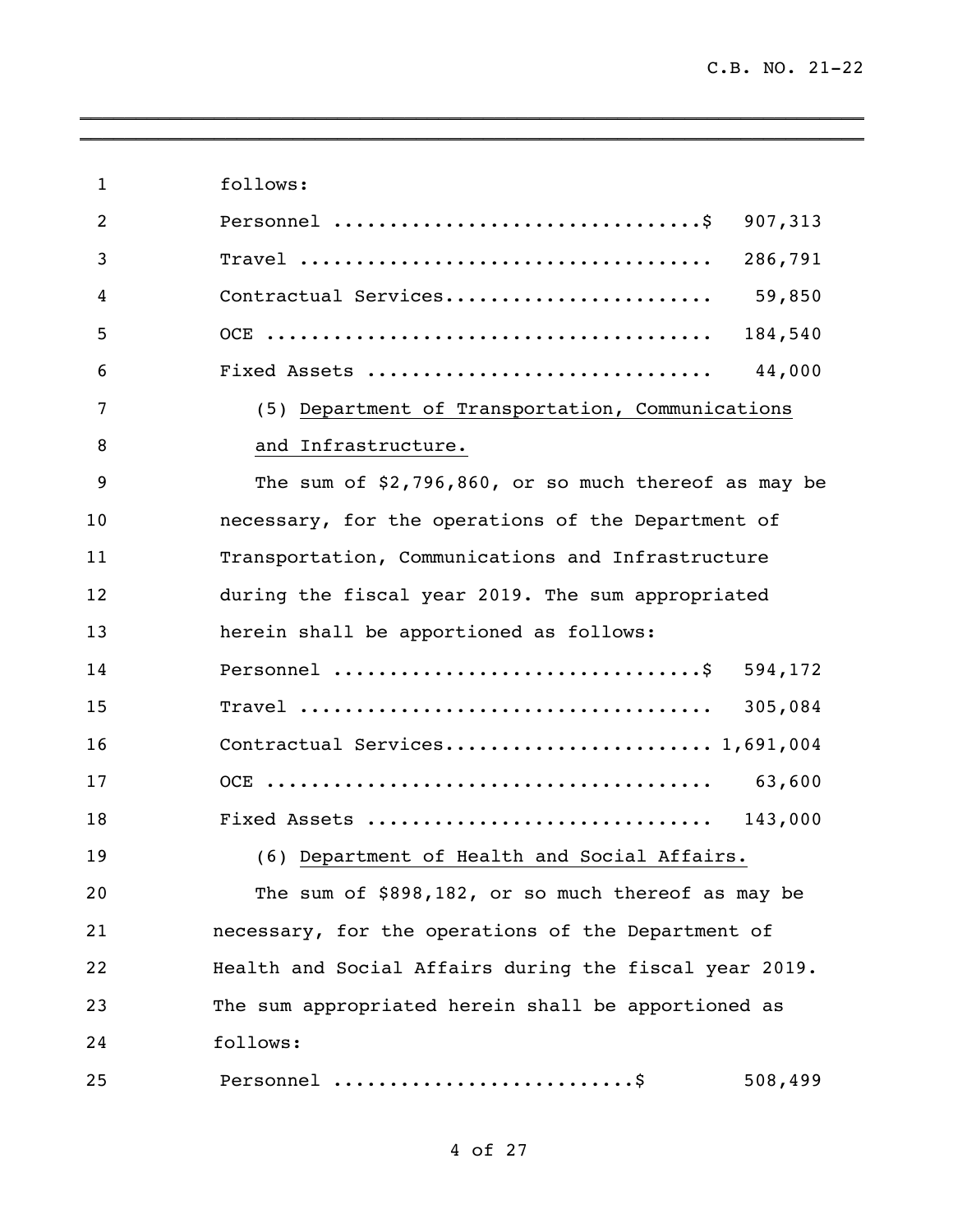| $\mathbf{1}$ | Travel $\hat{S}$                                        | 154,215 |
|--------------|---------------------------------------------------------|---------|
| 2            | Contractual Services                                    | 118,617 |
| 3            |                                                         | 113,851 |
| 4            | Fixed Assets                                            | 3,000   |
| 5            | (7) Department of Education.                            |         |
| 6            | The sum of \$806,701, or so much thereof as may be      |         |
| 7            | necessary, for the operations of the Department of      |         |
| 8            | Education during the fiscal year 2019. Of the total     |         |
| 9            | amount of funds appropriated herein, \$350,598 shall be |         |
| 10           | deemed to come from funds available under the           |         |
| 11           | Supplemental Education Grant. The sum appropriated      |         |
| 12           | herein shall be apportioned as follows:                 |         |
| 13           |                                                         | 429,123 |
| 14           |                                                         | 175,001 |
| 15           | Contractual Services                                    | 159,226 |
| 16           |                                                         | 40,151  |
| 17           | Fixed Assets                                            | 3,200   |
| 18           | (8) Department of Justice.                              |         |
| 19           | The sum of $$4,990,423$ , or so much thereof as may be  |         |
| 20           | necessary, for the operations of the Department of      |         |
| 21           | Justice during the fiscal year 2019. The sum            |         |
| 22           | appropriated herein shall be apportioned as follows:    |         |
| 23           | Personnel \$ 3,251,901                                  |         |
| 24           |                                                         | 374,802 |
| 25           | Contractual Services                                    | 651,977 |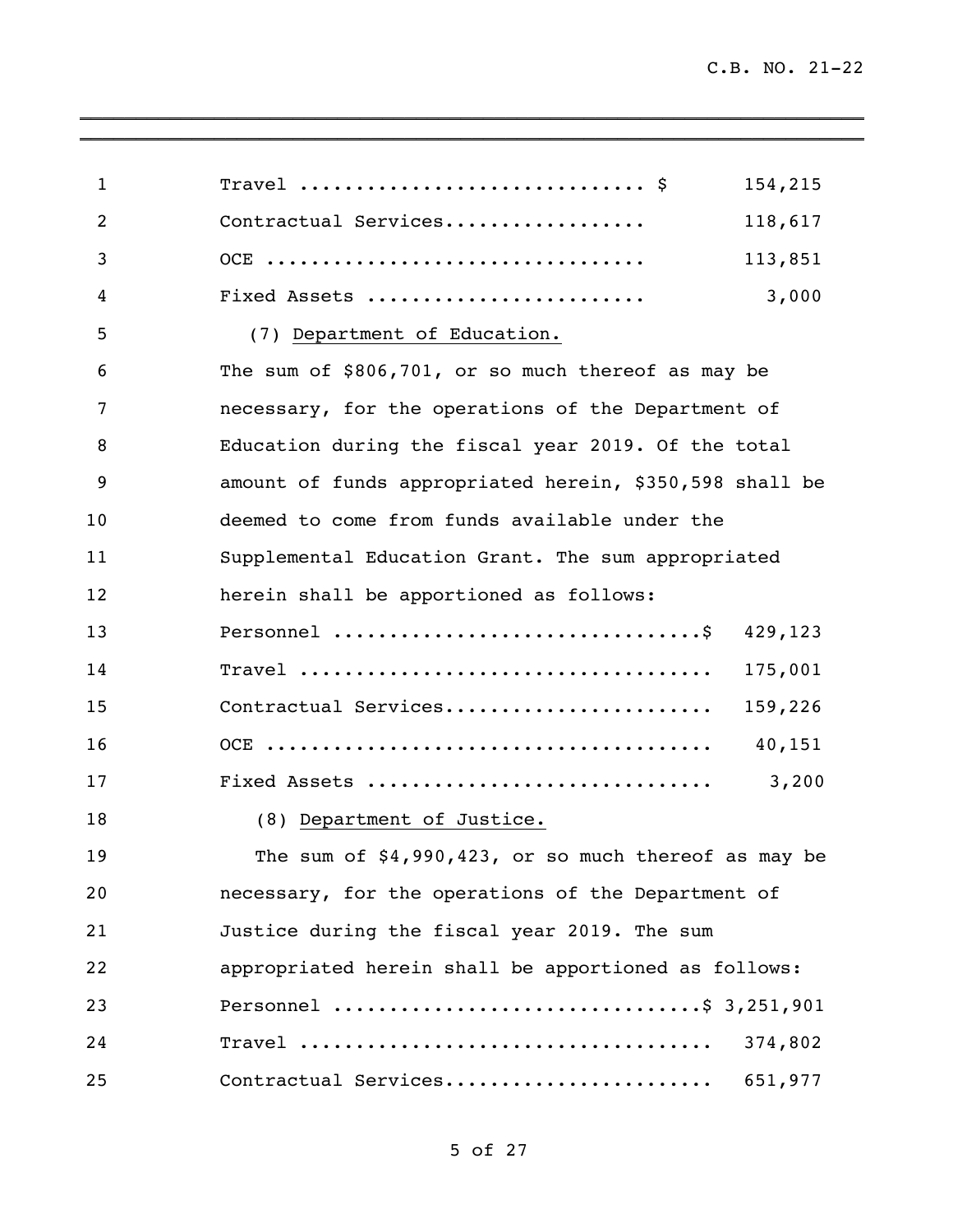| $\mathbf{1}$   | 370,443                                                |
|----------------|--------------------------------------------------------|
|                |                                                        |
| $\overline{2}$ | Fixed Assets<br>341,300                                |
| 3              | (9) Office of the Public Defender.                     |
| 4              | The sum of $$1,112,151$ , or so much thereof as may be |
| 5              | necessary, for the operations of the Office of the     |
| 6              | Public Defender during the fiscal year 2019. The sum   |
| 7              | appropriated herein shall be apportioned as follows:   |
| 8              | Personnel \$ 744,081                                   |
| 9              |                                                        |
| 10             | Contractual Services 101,050                           |
| 11             |                                                        |
| 12             |                                                        |
| 13             | (10) Department of Environment, Climate Change and     |
| 14             | Emergency Management.                                  |
| 15             | The sum of $$841,154$ , or so much thereof as may be   |
| 16             | necessary, for the operations of the Office of         |
| 17             | Environment and Emergency Management during the fiscal |
| 18             | year 2019. The sum appropriated herein shall be        |
| 19             | apportioned as follows:                                |
| 20             | Personnel \$ 544,055                                   |
| 21             | 183,379                                                |
| 22             | Contractual Services<br>50,000                         |
| 23             | 47,120                                                 |
| 24             | Fixed Assets<br>16,600                                 |
| 25             | (11) Office of National Archives, Culture and          |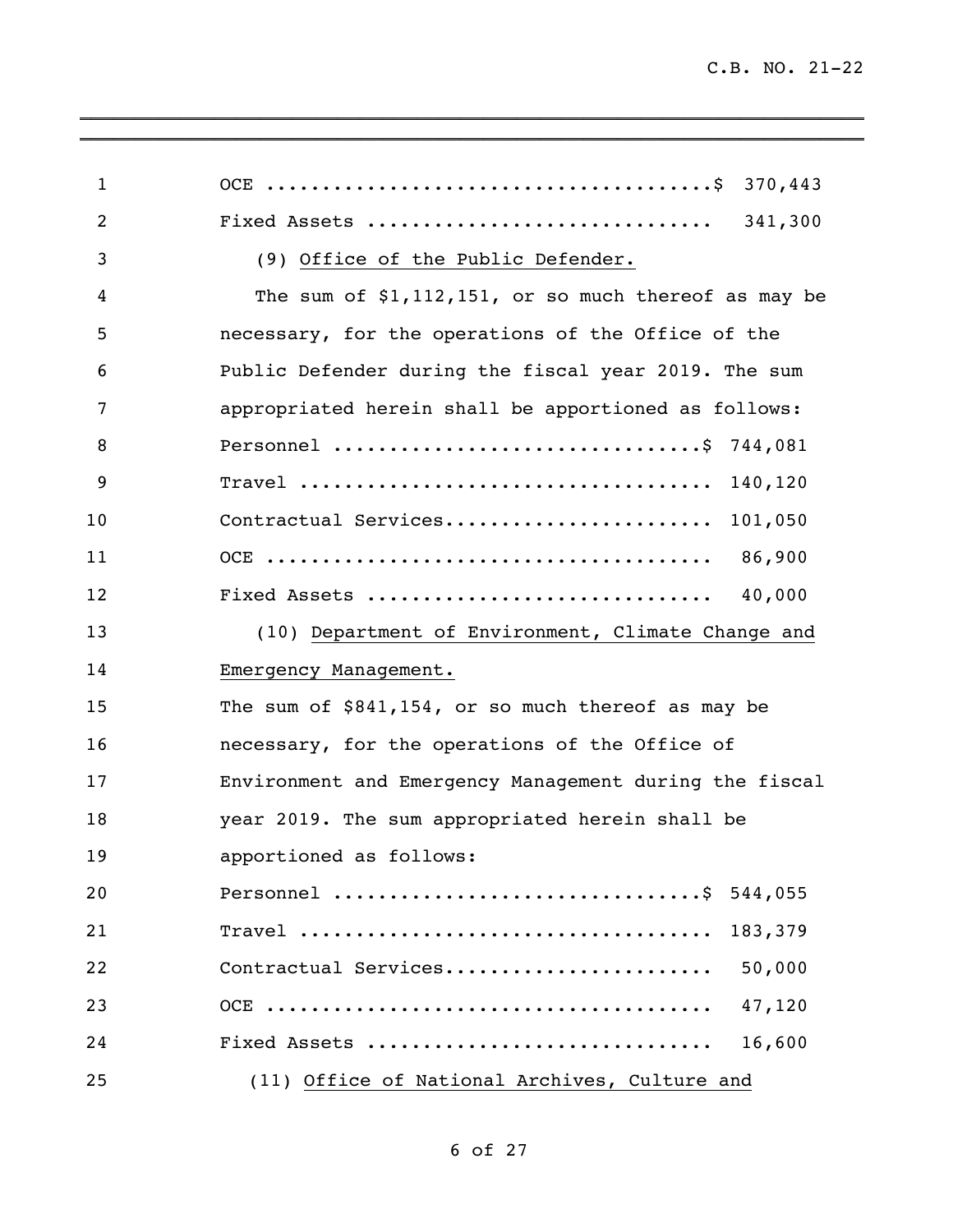**Historic Preservation.**  The sum of \$204,891, or so much thereof as may be necessary, for the operations of the Office of National Archives, Culture and Historic Preservation during the fiscal year 2019. The sum appropriated herein shall be apportioned as follows: Personnel .................................\$ 138,576 Travel ..................................... 35,574 9 Contractual Services.............................. 10,452 OCE ........................................ 20,289 Fixed Assets................................ -0-" Section 3. Section 6 of Public Law No. 20-131, as amended by Public Law No. 20-159, is hereby further amended to read as follows: "Section 6. Operating Expenses of Agencies of the 16 National Government. The sum of  $\{2,821,213\}$ 17 \$2,853,213, or so much thereof as may be necessary, is hereby appropriated from the General Fund of the Federated States of Micronesia for the fiscal year ending September 30, 2019, for the operation of the following boards, commissions and agencies during the fiscal year 2019. The sum appropriated by this section shall be apportioned as follows: (1) National Oceanic Resource Management Authority (NORMA).

\_\_\_\_\_\_\_\_\_\_\_\_\_\_\_\_\_\_\_\_\_\_\_\_\_\_\_\_\_\_\_\_\_\_\_\_\_\_\_\_\_\_\_\_\_\_\_\_\_\_\_\_\_\_\_\_\_\_\_\_\_\_\_\_\_\_\_\_\_\_ \_\_\_\_\_\_\_\_\_\_\_\_\_\_\_\_\_\_\_\_\_\_\_\_\_\_\_\_\_\_\_\_\_\_\_\_\_\_\_\_\_\_\_\_\_\_\_\_\_\_\_\_\_\_\_\_\_\_\_\_\_\_\_\_\_\_\_\_\_\_

### of 27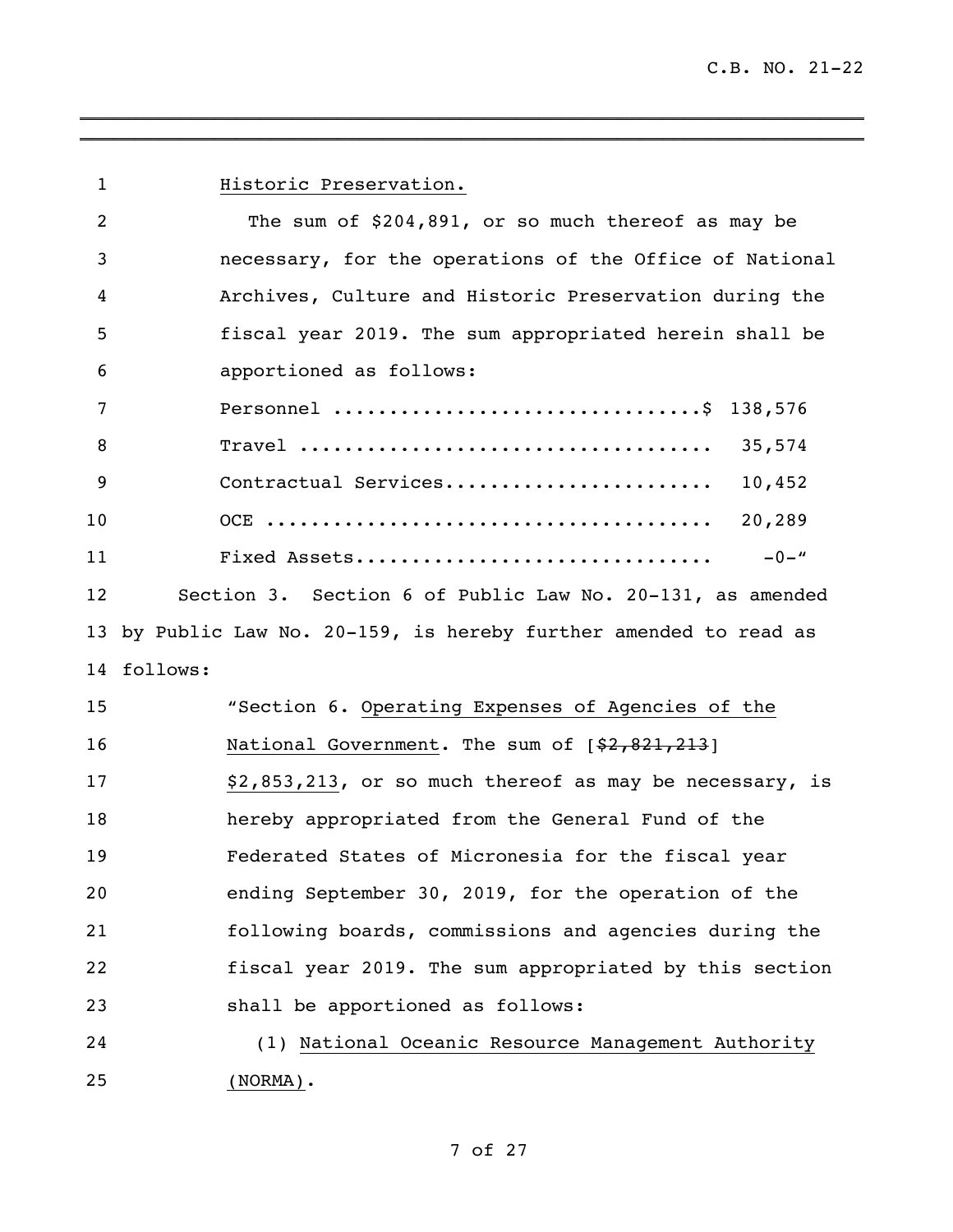C.B. NO. 21-22

| 1               | The sum of \$868,212, or so much thereof as may be                                                         |
|-----------------|------------------------------------------------------------------------------------------------------------|
| $\overline{2}$  | necessary, for the operation of NORMA for the fiscal                                                       |
| 3               | year 2019. The sum appropriated herein shall be                                                            |
| 4               | apportioned as follows:                                                                                    |
| 5               | Personnel $\dots\dots\dots\dots\dots\dots\dots\dots\dots\dots$<br>396,464                                  |
| 6               | 195,698<br>$\texttt{Travel} \dots \dots \dots \dots \dots \dots \dots \dots \dots \dots \dots \dots \dots$ |
| 7               | Contractual Services<br>202,750                                                                            |
| 8               | 73,300                                                                                                     |
| 9               | Fixed Assets<br>$-0-$                                                                                      |
| 10 <sub>o</sub> | (2) Board of Regents (COM-FSM).                                                                            |
| 11              | The sum of \$115,000, or so much thereof as may be                                                         |
| 12              | necessary, for the operation of the Board of Regents,                                                      |
| 13              | COM-FSM during the fiscal year 2019. The sum                                                               |
| 14              | appropriated herein shall be apportioned as follows:                                                       |
| 15              | $Personnel \ldots \ldots \ldots \ldots \ldots \ldots \ldots \ldots \ldots \ldots \$<br>$-0-$               |
| 16              | $\texttt{Travel}\dots\dots\dots\dots\dots\dots\dots\dots\dots\dots\dots\dots\dots\dots$<br>$-0-$           |
| 17              | Contractual Services<br>$-0-$                                                                              |
| 18              |                                                                                                            |
| 19              | Fixed Assets<br>$-0-$                                                                                      |
| 20              | (3) FSM Banking Board.                                                                                     |
| 21              | The sum of $[$220,552]$ \$252,552, or so much thereof as                                                   |
| 22              | may be necessary, for the operation of FSM Banking                                                         |
| 23              | Board during the fiscal year 2019. The sum appropriated                                                    |
| 24              | herein shall be apportioned as follows:                                                                    |
| 25              | 93,068                                                                                                     |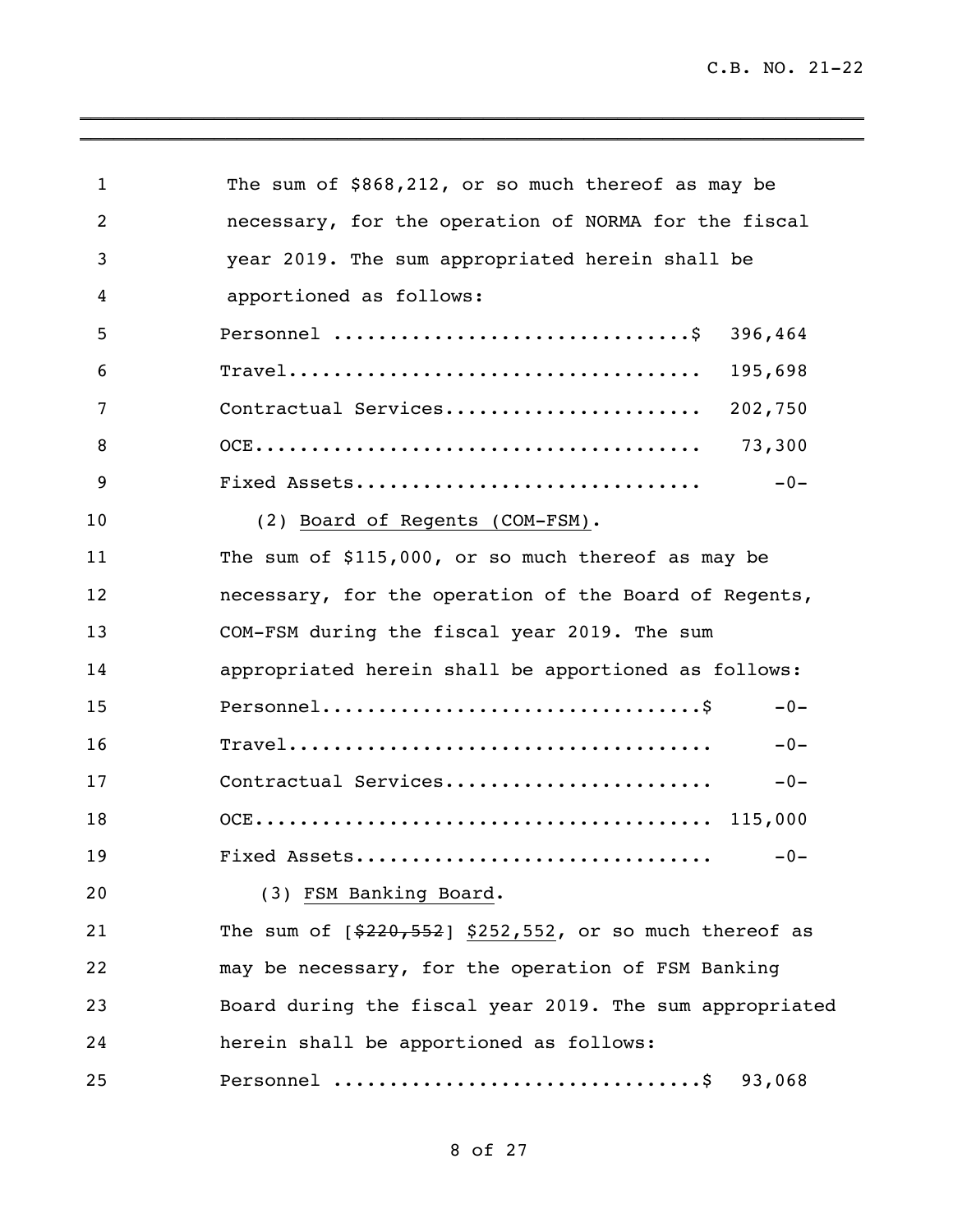| $\mathbf{1}$   |                                                                                                                 |
|----------------|-----------------------------------------------------------------------------------------------------------------|
| $\overline{2}$ | Contractual Services 22,225                                                                                     |
| 3              | 19,033                                                                                                          |
| 4              | 33,500                                                                                                          |
| 5              | (4) FSM Insurance Board.                                                                                        |
| 6              | The sum of $$633,270$ , or so much thereof as may be                                                            |
| 7              | necessary, for the operation of FSM Insurance Board                                                             |
| 8              | during the fiscal year 2019. The sum appropriated                                                               |
| 9              | herein shall be apportioned as follows:                                                                         |
| 10             | Personnel \$ 119,805                                                                                            |
| 11             |                                                                                                                 |
| 12             | Contractual Services 414,255                                                                                    |
| 13             |                                                                                                                 |
| 14             | Fixed Assets<br>2,000                                                                                           |
| 15             | (5) FSM Postal Services.                                                                                        |
| 16             | The sum of \$984,179, or so much thereof as may be                                                              |
| 17             | necessary, for the operations of the National Postal                                                            |
| 18             | Services during the fiscal year 2019. The sum                                                                   |
| 19             | appropriated herein shall be apportioned as follows:                                                            |
| 20             | Personnel\$ 533,861                                                                                             |
| 21             | 70,542<br>$\texttt{Travel} \dots \dots \dots \dots \dots \dots \dots \dots \dots \dots \dots \dots \dots \dots$ |
| 22             | Contractual Services<br>207,119                                                                                 |
| 23             | 151,657                                                                                                         |
| 24             | 21,000"<br>Fixed Assets                                                                                         |
| 25             | Section 4. Section 8 of Public Law No. 20-131, as amended                                                       |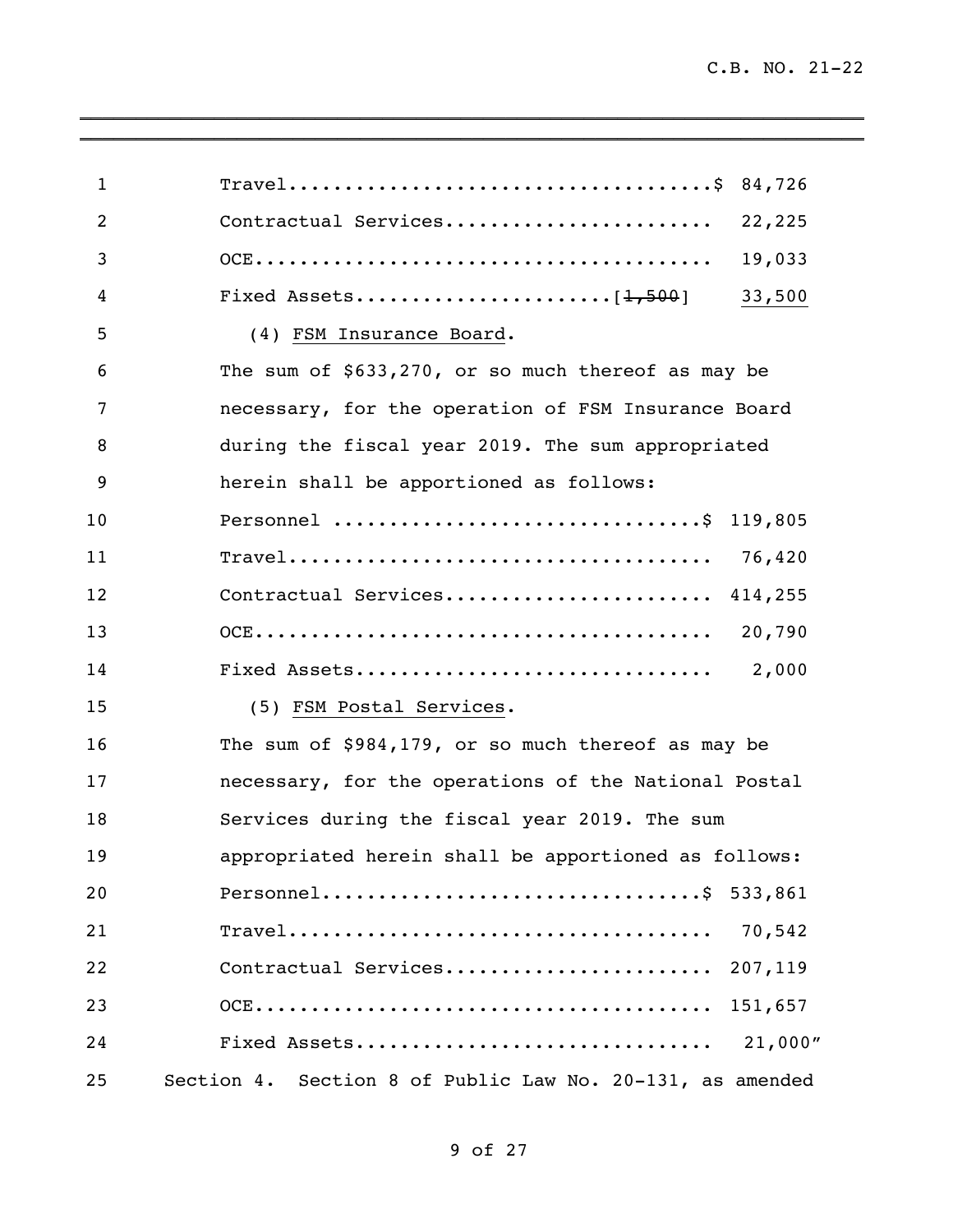by Public Laws Nos. 20-154, 20-159, 20-174 and 20-187, is hereby further amended to read as follows: "Section 8. Grants, Subsidies and Contributions. The 4 sum of  $[$19,941,824]$  \$20,650,614, or so much thereof as may be necessary, is hereby appropriated from the General Fund of the Federated States of Micronesia for the fiscal year ending September 30, 2019, for the following grants, subsidies and contributions during fiscal year 2019. The sum appropriated by this section shall be apportioned as follows: 11 (1) Office of the President. (a) Asia-Pacific Institute for Broadcasting Development (AIBD). ...................... 4,500 (b) Asia-Pacific Broadcasting Union 800 (c) Pacific Island News Association 350 16 (d) Asia Pacific Investment ........ 250 (e) Former Presidents' Allowance ... 50,000 18 (f) Joint Committee on Compact Review and Planning (JCRP) ...................... 655,000 20 (g) Presidential inauguration.[<del>100,000</del>] 500,000 (2) Department of Foreign Affairs. (a) The Forum Secretariat. ......... 57,000 (b) Secretariat for Pacific Community 65,000 (c) ESCAP .......................... 5,000 (d) UN Membership Fee .............. 50,000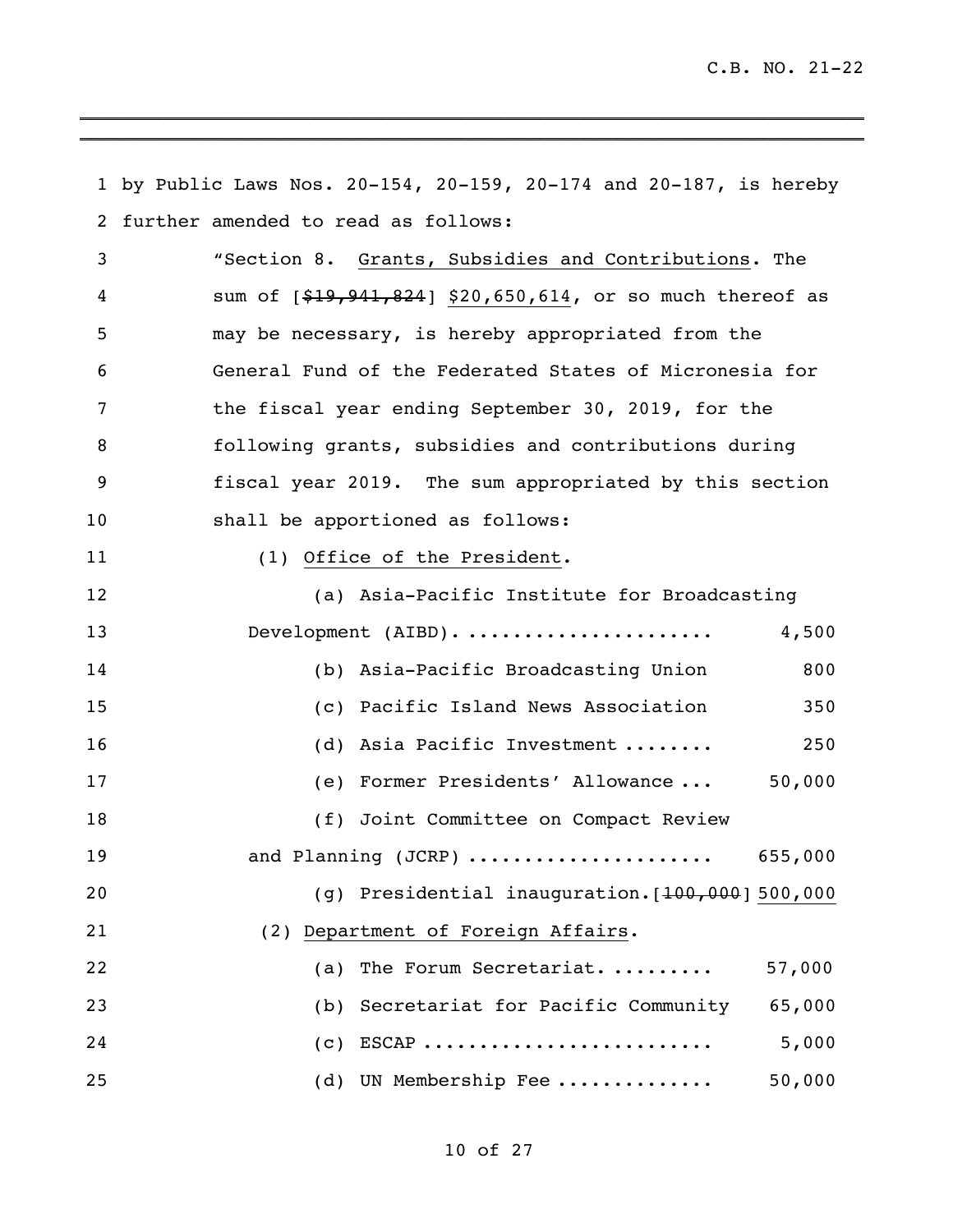| $\mathbf{1}$   | (e) East-West Center  \$                      | 5,000   |
|----------------|-----------------------------------------------|---------|
| $\overline{2}$ | (f) ACP Cotonou Membership Fees               | 17,000  |
| 3              | (g) SPC Office Rental                         | 29,670  |
| 4              | (h) Pacific Island Forum                      | $-0-$   |
| 5              | $(i)$ SIS Program                             | 10,000  |
| 6              | $(j)$ IOM Membership Fee                      | 600     |
| 7              | $(k)$ SPC Host Grant                          | 20,000  |
| 8              | (1) First Regular Session of the              |         |
| 9              | Twenty-First Congress - Travel for Honorary   |         |
| 10             | Consuls                                       | 50,000  |
| 11             | (m) FSM Consulate Guam - Early                |         |
| 12             | termination of lease fees 34,343              |         |
| 13             | (3) Department of Finance and Administration. |         |
| 14             | (a) CTA-OCO Membership fee $14,024$           |         |
| 15             | (b) Maintenance Fee for Financial             |         |
| 16             | Management Information System (FMIS)  55,000  |         |
| 17             | $(c)$ PITTA – CTA                             | 9,000   |
| 18             | (d) ADB, IMF & Budget, Finance Policy         |         |
| 19             | Consultations                                 | 25,000  |
| 20             | (e) Macro Economist Advisor                   | 200,000 |
| 21             | (f) Global Forum [Membership Fee] Peer        |         |
| 22             | Review Group process                          | 26,000  |
| 23             | (g) PFTAC Membership Fee                      | 20,000  |
| 24             | (h) CTA Conference                            | 35,000  |
| 25             | (i) FSM Trust Fund board member travel to     |         |

 $\mathcal{L}_\text{max} = \mathcal{L}_\text{max} = \mathcal{L}_\text{max} = \mathcal{L}_\text{max} = \mathcal{L}_\text{max} = \mathcal{L}_\text{max} = \mathcal{L}_\text{max} = \mathcal{L}_\text{max} = \mathcal{L}_\text{max} = \mathcal{L}_\text{max} = \mathcal{L}_\text{max} = \mathcal{L}_\text{max} = \mathcal{L}_\text{max} = \mathcal{L}_\text{max} = \mathcal{L}_\text{max} = \mathcal{L}_\text{max} = \mathcal{L}_\text{max} = \mathcal{L}_\text{max} = \mathcal{$ \_\_\_\_\_\_\_\_\_\_\_\_\_\_\_\_\_\_\_\_\_\_\_\_\_\_\_\_\_\_\_\_\_\_\_\_\_\_\_\_\_\_\_\_\_\_\_\_\_\_\_\_\_\_\_\_\_\_\_\_\_\_\_\_\_\_\_\_\_\_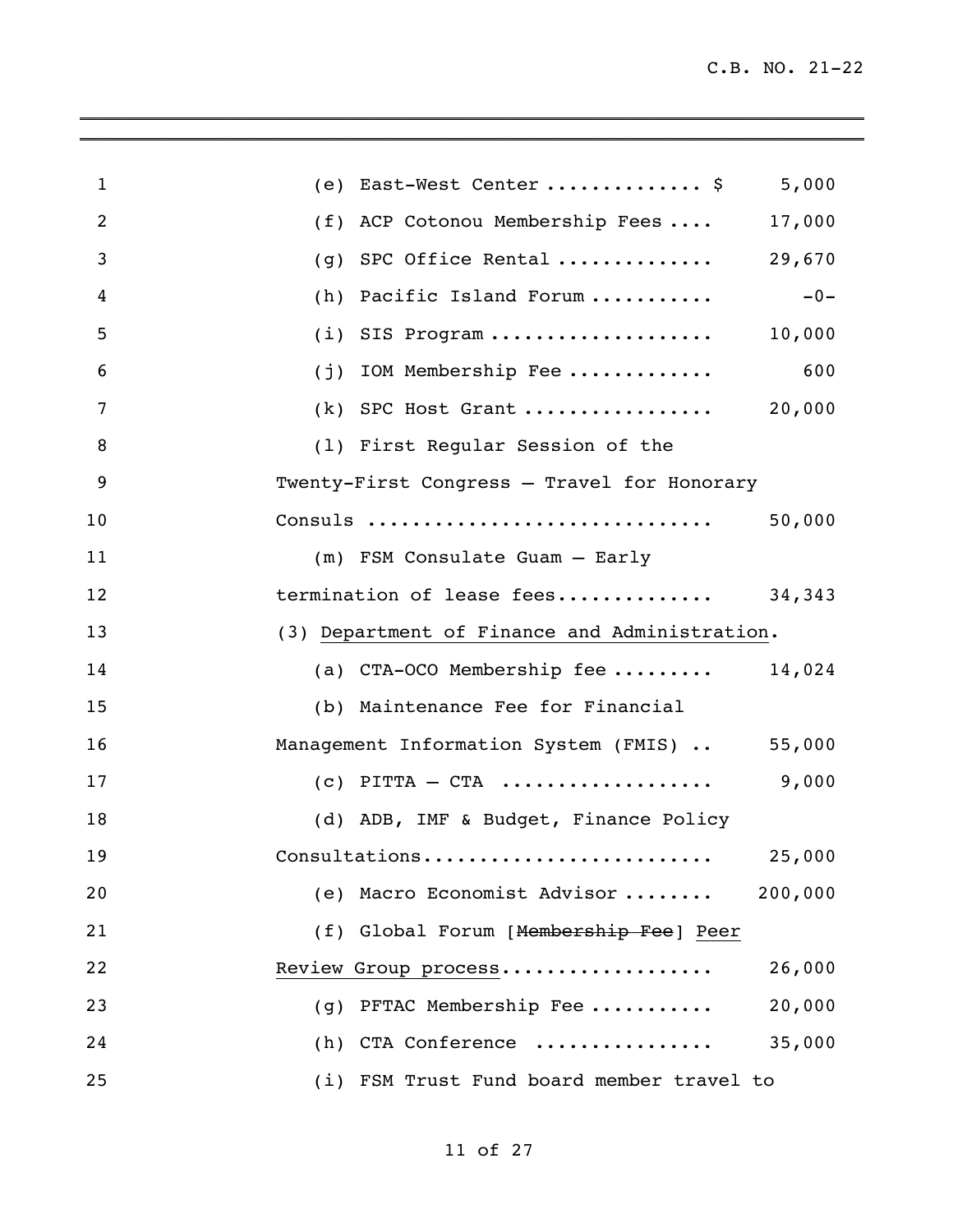| 1              | initiate investment dialogue $\frac{1}{2}$ 26,000  |
|----------------|----------------------------------------------------|
| $\overline{2}$ | (j) Finance Conference, including                  |
| 3              | replenishment of past expenditure - Pohnpei 15,000 |
| 4              | (4) Department of Resources and Development.       |
| 5              | (a) Pacific Islands Development                    |
| 6              | Program (PIDF)<br>15,000                           |
| 7              | (b) Forum Fisheries Agency (FFA) Fee 62,638        |
| 8              | (c) Pacific Asian Travel Association               |
| $\overline{9}$ | 6,000<br>$(PATA)$                                  |
| 10             | (d) United Nations Development Program             |
| 11             | 30,000<br>$(UNDP)$                                 |
| 12             | (e) Micronesian Challenge Endowment                |
| 13             | 100,000                                            |
| 14             | (f) Food Agriculture Organization FAO 4,800        |
| 15             | (g) Western Forestry Leadership Coalition<br>530   |
| 16             | 60,000<br>Matching to SPC Projects<br>(h)          |
| 17             | 10,000<br>(i) Micronesian Challenge                |
| 18             | 2,500<br>(j) Micronesian Cruise Association.       |
| 19             | (k) South Pacific Tourism Organization<br>8,000    |
| 20             | (1) International Animal Health                    |
| 21             | Organization (OIE)<br>23,000                       |
| 22             | 250<br>IRENA<br>(m)                                |
| 23             | 30,000<br>Micronesia Trade Committee<br>(n)        |
| 24             | (o) Convention on Biological Diversity             |
| 25             | 1,000<br>(CBD)                                     |

 $\mathcal{L}_\text{max} = \mathcal{L}_\text{max} = \mathcal{L}_\text{max} = \mathcal{L}_\text{max} = \mathcal{L}_\text{max} = \mathcal{L}_\text{max} = \mathcal{L}_\text{max} = \mathcal{L}_\text{max} = \mathcal{L}_\text{max} = \mathcal{L}_\text{max} = \mathcal{L}_\text{max} = \mathcal{L}_\text{max} = \mathcal{L}_\text{max} = \mathcal{L}_\text{max} = \mathcal{L}_\text{max} = \mathcal{L}_\text{max} = \mathcal{L}_\text{max} = \mathcal{L}_\text{max} = \mathcal{$  $\mathcal{L}_\text{max}$  and  $\mathcal{L}_\text{max}$  and  $\mathcal{L}_\text{max}$  and  $\mathcal{L}_\text{max}$  and  $\mathcal{L}_\text{max}$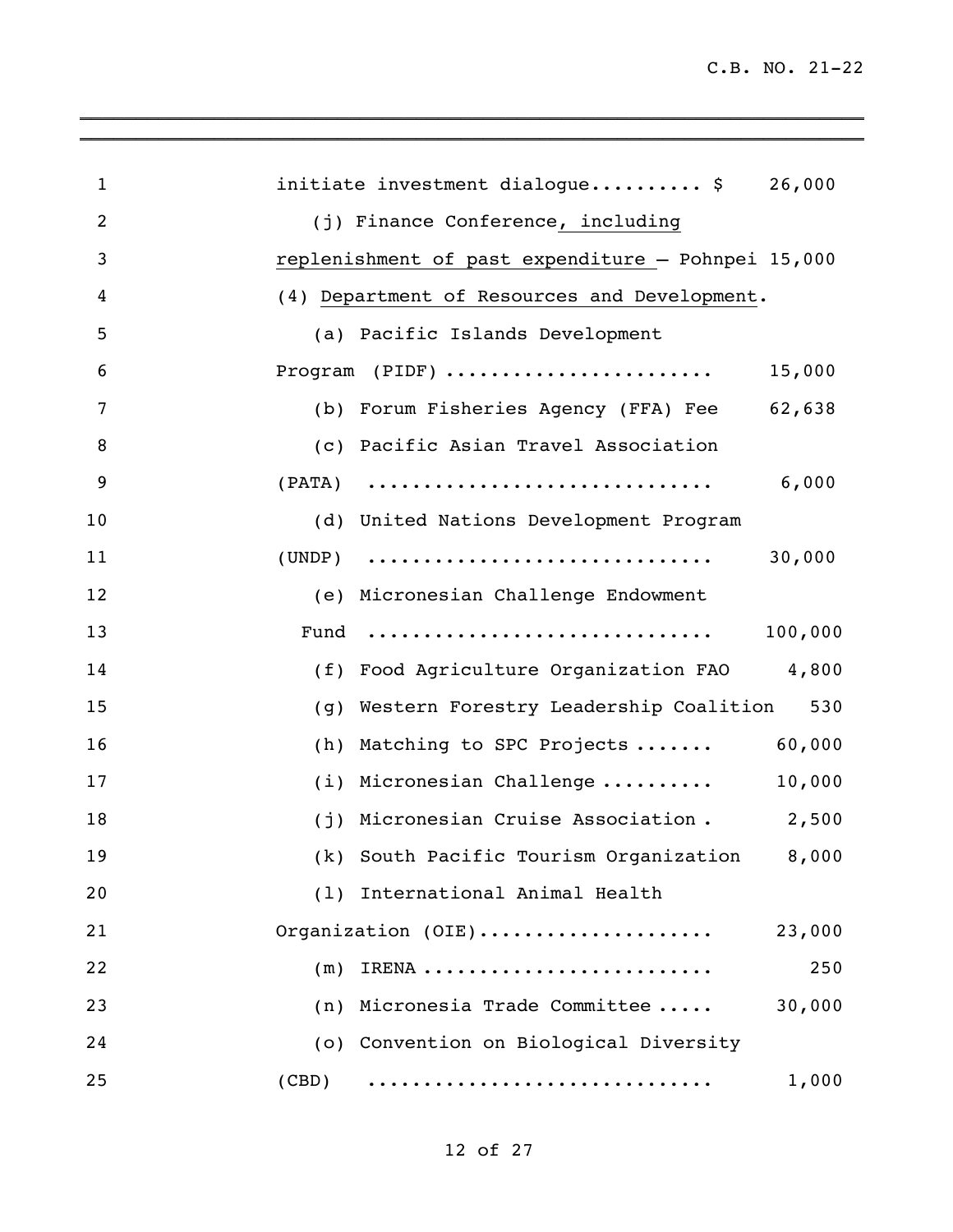| $\mathbf{1}$ | 500<br>(p)                                         |
|--------------|----------------------------------------------------|
| 2            | 15,000<br>Micronesian Island Forum (MIF).<br>(q)   |
| 3            | 1,000<br>UNIDO Membership Dues<br>(r)              |
| 4            | (5) Department of Health and Social Affairs.       |
| 5            | UNFPA<br>3,000<br>(a)                              |
| 6            | WHO<br>4,650<br>(b)                                |
| 7            | $-0-$<br>FSM Sport Association<br>(c)              |
| 8            | PIHOA<br>20,000<br>(d)                             |
| 9            | 4,000<br>(e) Territorial Health                    |
| 10           | National Board of Nursing and<br>(f)               |
| 11           | Medical Licensing<br>45,000                        |
| 12           | Red Cross<br>70,000<br>(q)                         |
| 13           | 50,000<br>Vaccine Purchase<br>(h)                  |
| 14           | UN Women<br>1,000<br>(i)                           |
| 15           | 4,000<br>Drug Quality Testing Project<br>(j)       |
| 16           | (k) National Therapeutics & Standards              |
| 17           | Committee<br>17,000                                |
| 18           | 10,000<br>(1) Anti-microbial resistance (AMR)      |
| 19           | (m) FSM Vector Surveillance & Control              |
| 20           | 70,000<br>Project                                  |
| 21           | (n) Prior year obligations for                     |
| 22           | maternal & child health program staff              |
| 23           | moved to state offices<br>4,766                    |
| 24           | (o) Supplemental Psychiatrist need to assist       |
| 25           | existing Department of HS&A activities and support |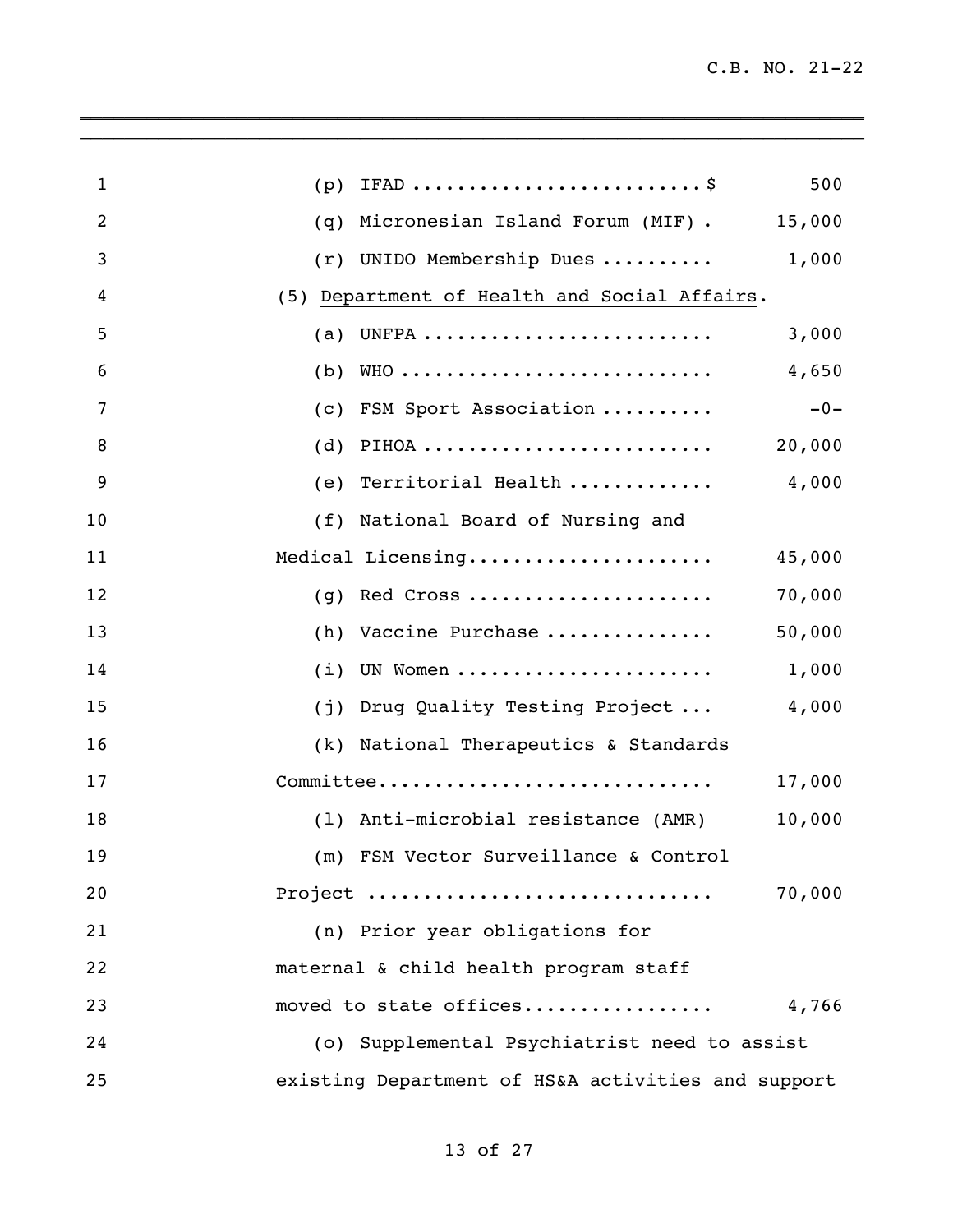| $\mathbf{1}$   | DOJ activities under HT victims/witnesses \$ 10,000 |         |
|----------------|-----------------------------------------------------|---------|
| 2              | (p) 2019 Pacific Games  150,000                     |         |
| $\mathfrak{Z}$ | (6) Department of Education.                        |         |
| 4              | (a) Aid for Non-Public Schools $600,000$            |         |
| 5              | (b) Aid to CMI Students $40,000$                    |         |
| 6              | (c) Aid to PCC Students $150,000$                   |         |
| $\overline{7}$ | (d) National Scholarship $2,250,000$                |         |
| 8              | (e) National Close-up $75,000$                      |         |
| 9              | (f) Merit Scholarship  275,000                      |         |
| 10             | (g) Aid to FSM Students in Japan                    | 100,000 |
| 11             | (h) Caroline College & Pastoral                     |         |
| 12             | Institute                                           | 50,000  |
| 13             | (i) Faithwalk Christian College                     | 50,000  |
| 14             | (7) Department of Transportation,                   |         |
| 15             | Communications and Infrastructure.                  |         |
| 16             | (a) Asia Pacific Telecommunity  11,000              |         |
| 17             | (b) International Telecommunication                 |         |
| 18             | Union                                               | 20,867  |
| 19             | $(c)$ ICAO                                          | 28,050  |
| 20             | (d) FSM Capital Energy                              | 600,000 |
| 21             | (e) Micronesian Shipping Commission                 |         |
| 22             | (MSC)                                               | 25,000  |
| 23             | (f) Fuel and Provisions for Caroline                |         |
| 24             | Voyager and Navigator 1,345,830                     |         |
| 25             | (g) Shipping and prior years costs                  |         |

 $\mathcal{L}_\text{max} = \mathcal{L}_\text{max} = \mathcal{L}_\text{max} = \mathcal{L}_\text{max} = \mathcal{L}_\text{max} = \mathcal{L}_\text{max} = \mathcal{L}_\text{max} = \mathcal{L}_\text{max} = \mathcal{L}_\text{max} = \mathcal{L}_\text{max} = \mathcal{L}_\text{max} = \mathcal{L}_\text{max} = \mathcal{L}_\text{max} = \mathcal{L}_\text{max} = \mathcal{L}_\text{max} = \mathcal{L}_\text{max} = \mathcal{L}_\text{max} = \mathcal{L}_\text{max} = \mathcal{$  $\_$  , and the set of the set of the set of the set of the set of the set of the set of the set of the set of the set of the set of the set of the set of the set of the set of the set of the set of the set of the set of th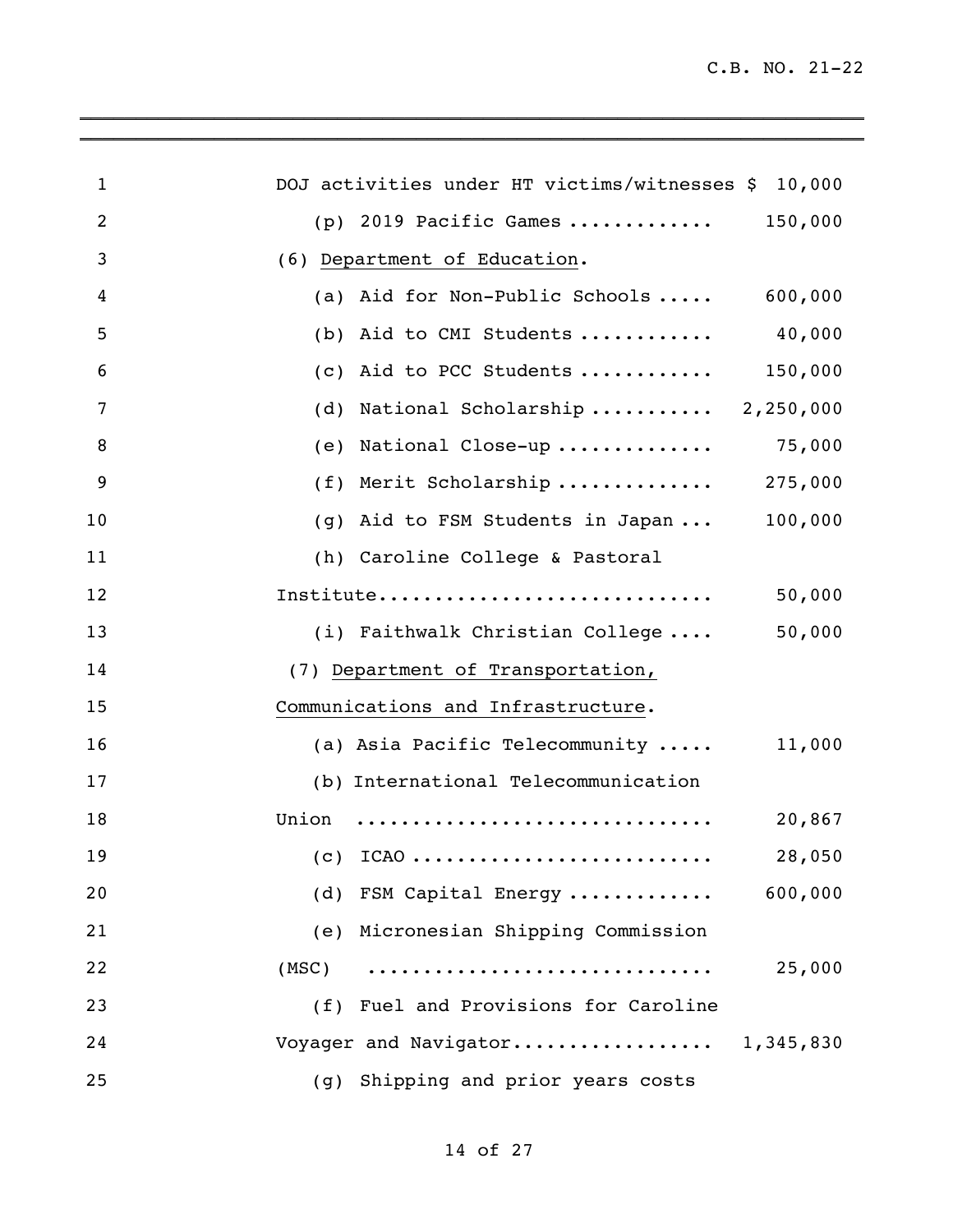| $\mathbf{1}$   | and obligations including for contractual       |
|----------------|-------------------------------------------------|
| $\overline{2}$ | services\$ 98,465                               |
| 3              | (h) Ship crews: current and prior               |
| 4              | years overtime obligations 130,000              |
| 5              | (8) Department of Justice.                      |
| 6              | (a) State Joint Law Enforcement: Kosrae 30,000  |
| 7              | (b) State Joint Law Enforcement: Pohnpei 50,000 |
| 8              | (c) State Joint Law Enforcement: Chuuk 100,000  |
| 9              | (d) State Joint Law Enforcement: Yap 30,000     |
| 10             | (e) Police Academy  200,000                     |
| 11             | (f) Settlement of Civil Action Nos.             |
| 12             | 2013-036, 2017-027, and 2017-029 21,198         |
| 13             | (g) Fuel Subsidy $100,000$                      |
| 14             | (h) Contract for Mr. Jim Stovall for            |
| 15             | legal support for JCRP<br>160,000               |
| 16             | (i) National & State Anti Human                 |
| 17             | Trafficking Conference<br>60,000                |
| 18             | (j) National Police Contractual for NP          |
| 19             | Office Lease in Kosrae<br>15,000                |
| 20             | (k) National Police furniture for NP            |
| 21             | Office - Kosrae<br>10,000                       |
| 22             | (1) National Police OCE for NP Office -         |
| 23             | 7,000<br>Kosrae                                 |
| 24             | (m) Immigration and Labor: current and          |
| 25             | prior years overtime obligations<br>60,000      |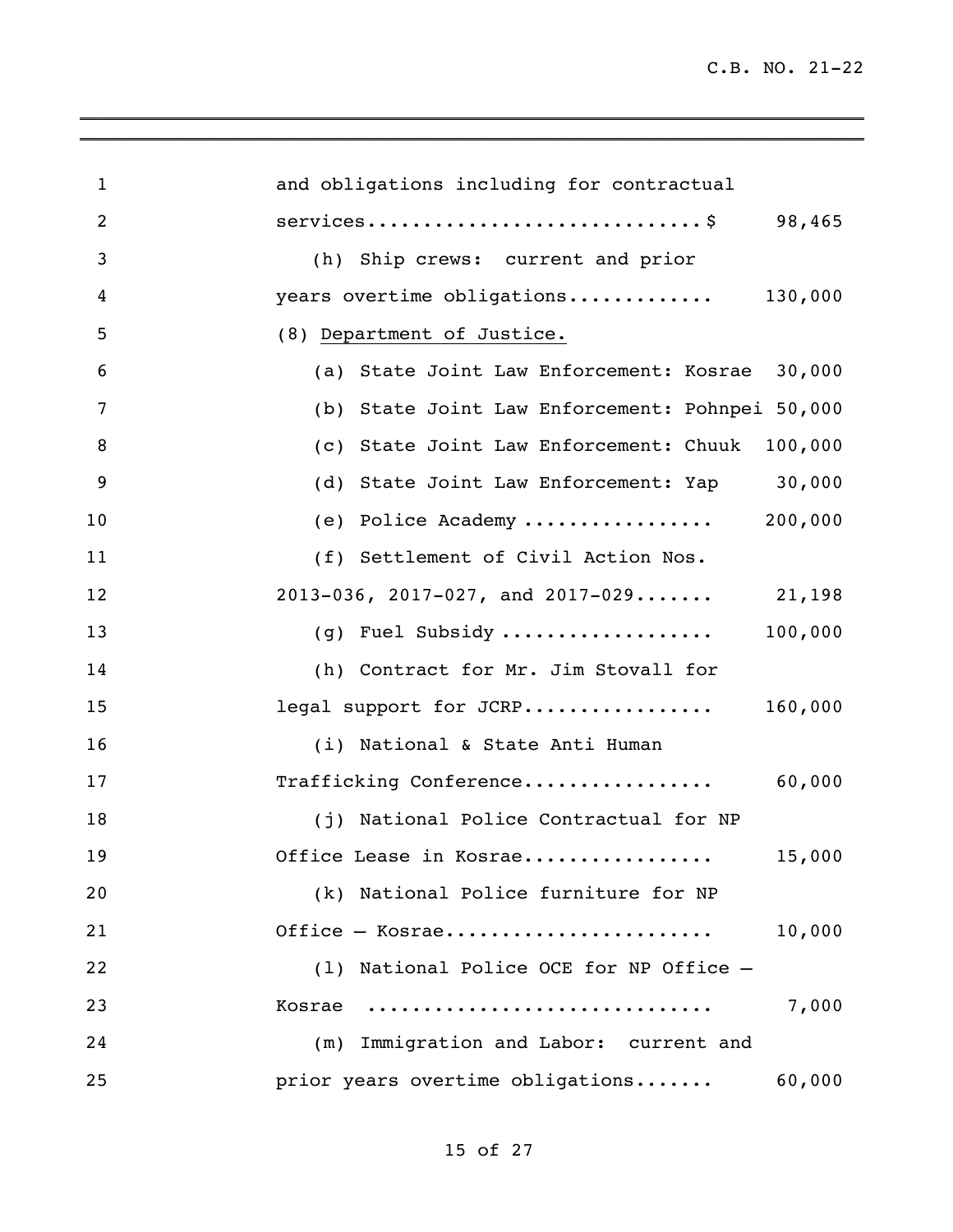| $\mathbf 1$    | (n) MIF Security<br>40,000                                                                          |
|----------------|-----------------------------------------------------------------------------------------------------|
| $\overline{2}$ | (o) Costs relating to litigation                                                                    |
| 3              | cases/settlement and litigation activities,                                                         |
| 4              | including PII Litigation/                                                                           |
| 5              | Arbitration 1,000,000                                                                               |
| 6              | (p) FY16/FY17 Obligations for James                                                                 |
| 7              | 160,000<br>Stovall                                                                                  |
| 8              | (q) DOJ to purchase vehicle for inaugural                                                           |
| 9              | $\text{accommodation} \ldots \ldots \ldots \ldots \ldots \ldots \ldots \ldots \qquad \qquad 54,000$ |
| 10             | (9) Congress of the Federated States of                                                             |
| 11             | Micronesia.                                                                                         |
| 12             | (a) IPU Conferences<br>250,000                                                                      |
| 13             | 50,000<br>(b) Climate Change Conferences                                                            |
| 14             | 30,000                                                                                              |
| 15             | (d) APPU<br>$-0-$                                                                                   |
| 16             | (e) APPF $\ldots$<br>50,000                                                                         |
| 17             | (f) Staff Upgrade<br>25,000                                                                         |
| 18             | 50,000<br>(g) World Bank-IMF Annual Meeting                                                         |
| 19             | (h) MRA Conference in Japan<br>30,000                                                               |
| 20             | (i) Fisheries Meetings<br>30,000                                                                    |
| 21             | 12,500<br>(j) IPU Annual Dues                                                                       |
| 22             | (k) COFA Alliance National Network(CANN) 25,000                                                     |
| 23             | (1) Travel to Investment Advisor                                                                    |
| 24             | $(Wilshire)$<br>70,000                                                                              |
| 25             | (m) Compact Historical Project<br>150,000                                                           |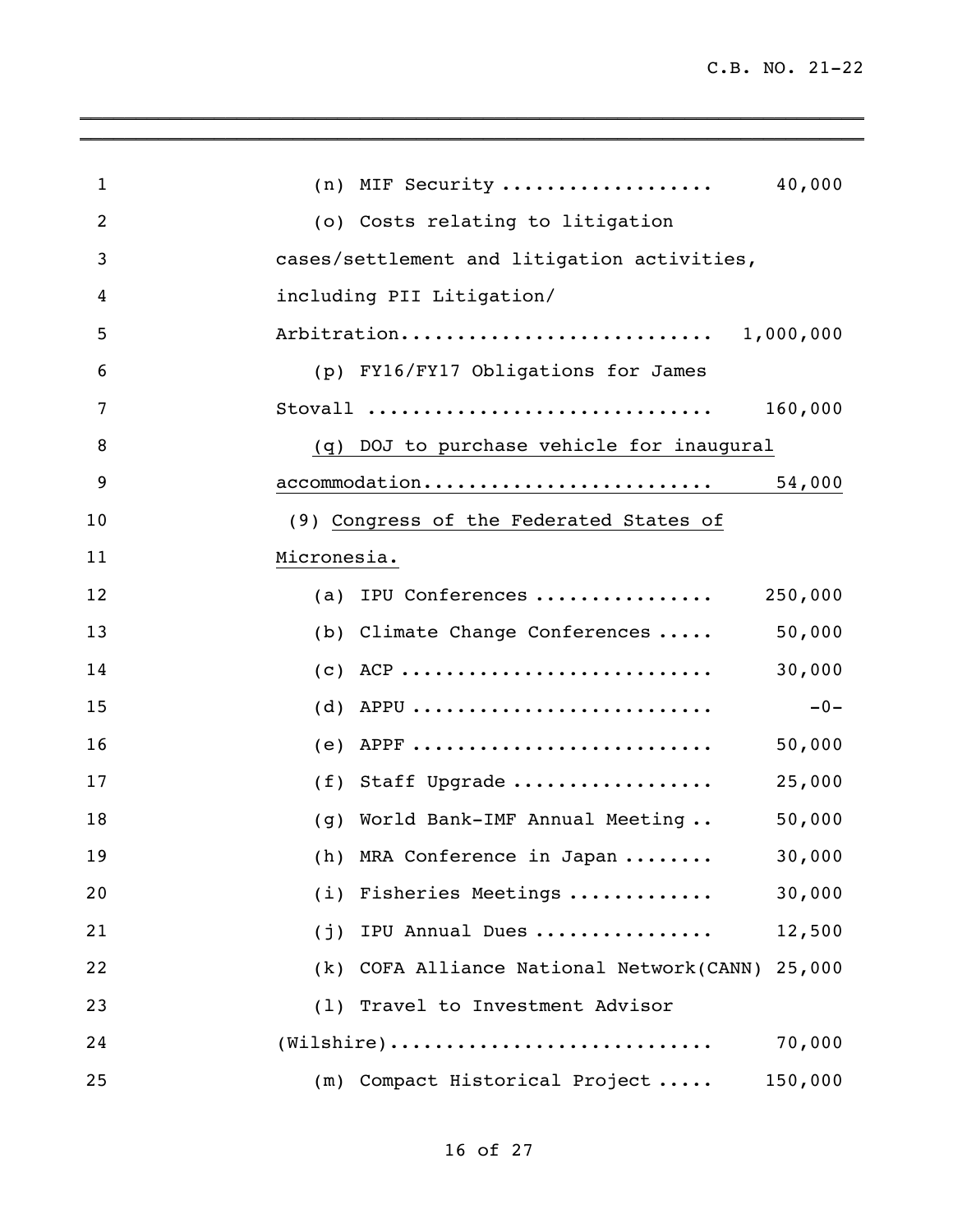| $\mathbf{1}$   | (n) Twenty-First Congress-Inauguration 50,000                   |
|----------------|-----------------------------------------------------------------|
| $\overline{2}$ | (10) Department of Environment, Climate Change and              |
| 3              | Emergency Management                                            |
| 4              | (a) UNEP<br>835                                                 |
| 5              | 325<br>UNFCCC<br>(b)                                            |
| 6              | UNCCD<br>195<br>(c)                                             |
| 7              | SPREP Membership 10,768<br>(d)                                  |
| 8              | Waigani Convention  1,190<br>(e)                                |
| 9              | SPREP-Noumea Convention  1,764<br>(f)                           |
| 10             | Earth Day Activities  15,000<br>(g)                             |
| 11             | 6 <sup>th</sup> Bi-Annual Environment Conferences 20,000<br>(h) |
| 12             | FSM FEMA Disaster Matching<br>(i)<br>$-0-$                      |
| 13             | Basel Convention<br>197<br>(j)                                  |
| 14             | Kyoto Protocol<br>484<br>(k)                                    |
| 15             | $(1)$ WMO Membership  15,000                                    |
| 16             | (m) FSM Disaster Fund Matching (DAEF) 200,000                   |
| 17             | Office of National Archive, Culture and<br>(11)                 |
| 18             | Historic Preservation                                           |
| 19             | 4,000                                                           |
| 20             | $NCSHPO$<br>2,760<br>(b)                                        |
| 21             | PARBICA<br>100<br>(C)                                           |
| 22             | PIALA<br>100<br>(d)                                             |
| 23             | (e) WHC<br>54                                                   |
| 24             | (f) Library Fee<br>50                                           |
| 25             | (12) Other Grants, Subsidies and Contributions                  |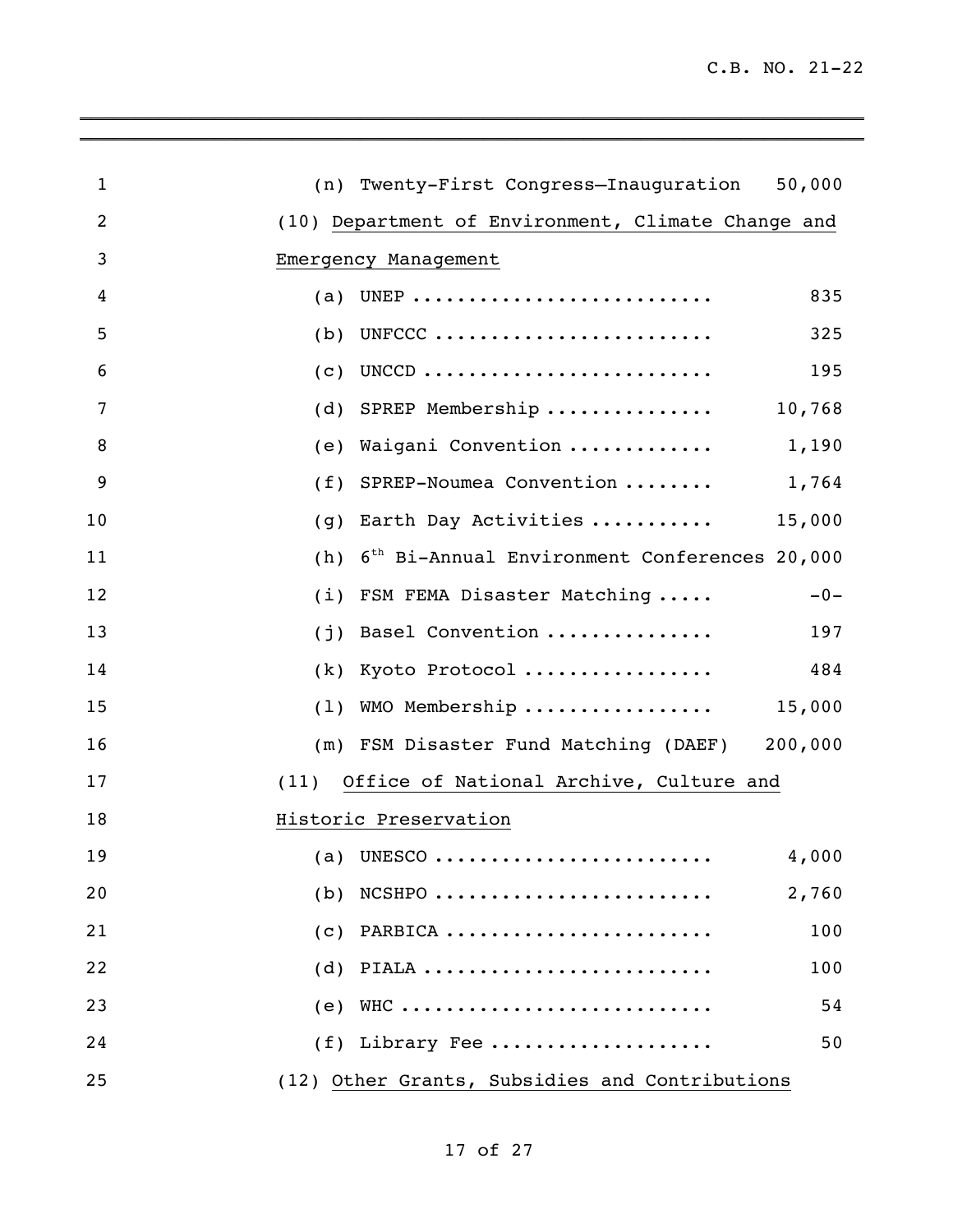| $\mathbf 1$    | 5,000<br>(a) COM Board Meeting  \$                          |
|----------------|-------------------------------------------------------------|
| $\overline{2}$ | (b) COM-FSM Treaty Obligation  25,000                       |
| 3              | (c) FSM Social Security                                     |
| $\overline{4}$ |                                                             |
| 5              | (d) FSM National Government Employee's                      |
| 6              | $-0-$<br>Health Insurance Plan                              |
| 7              | (e) State Judiciaries: Kosrae<br>40,000                     |
| 8              | (f) State Judiciaries: Pohnpei  60,000                      |
| 9              | State Judiciaries: Chuuk<br>110,000<br>(g)                  |
| 10             | (h) State Judiciaries: Yap  40,000                          |
| 11             | (i) Micronesian Legal Services                              |
| 12             | Corporation (MLSC)<br>250,000                               |
| 13             | NORMA - WCPFC Tuna Commission Fee<br>257,284<br>(j)         |
| 14             | 50,000<br>Independence Day Activities<br>(k)                |
| 15             | 260,000<br>MLFC Loan Payment<br>(1)                         |
| 16             | 460,000<br>Single Audit Fee (FY 2018) $\cdots$<br>(m)       |
| 17             | Staff Housing $[585,000]$<br>635,000<br>(n)                 |
| 18             | (o) Recruitment and Repatriation<br>223,218                 |
| 19             | (p) 2019 General Election $\ldots \ldots \ldots$<br>350,000 |
| 20             | (q) Legal and Advocacy Services in                          |
| 21             | Washington D.C. (A&P) 2,000,000                             |
| 22             | 650,000<br>$(r)$ MiCare arrears                             |
| 23             | (s) Caroline Island Air: Subsidy<br>375,000                 |
| 24             | (t) Postal Services-prior year                              |
| 25             | grievance for Mr. Ramirez \$<br>1,500                       |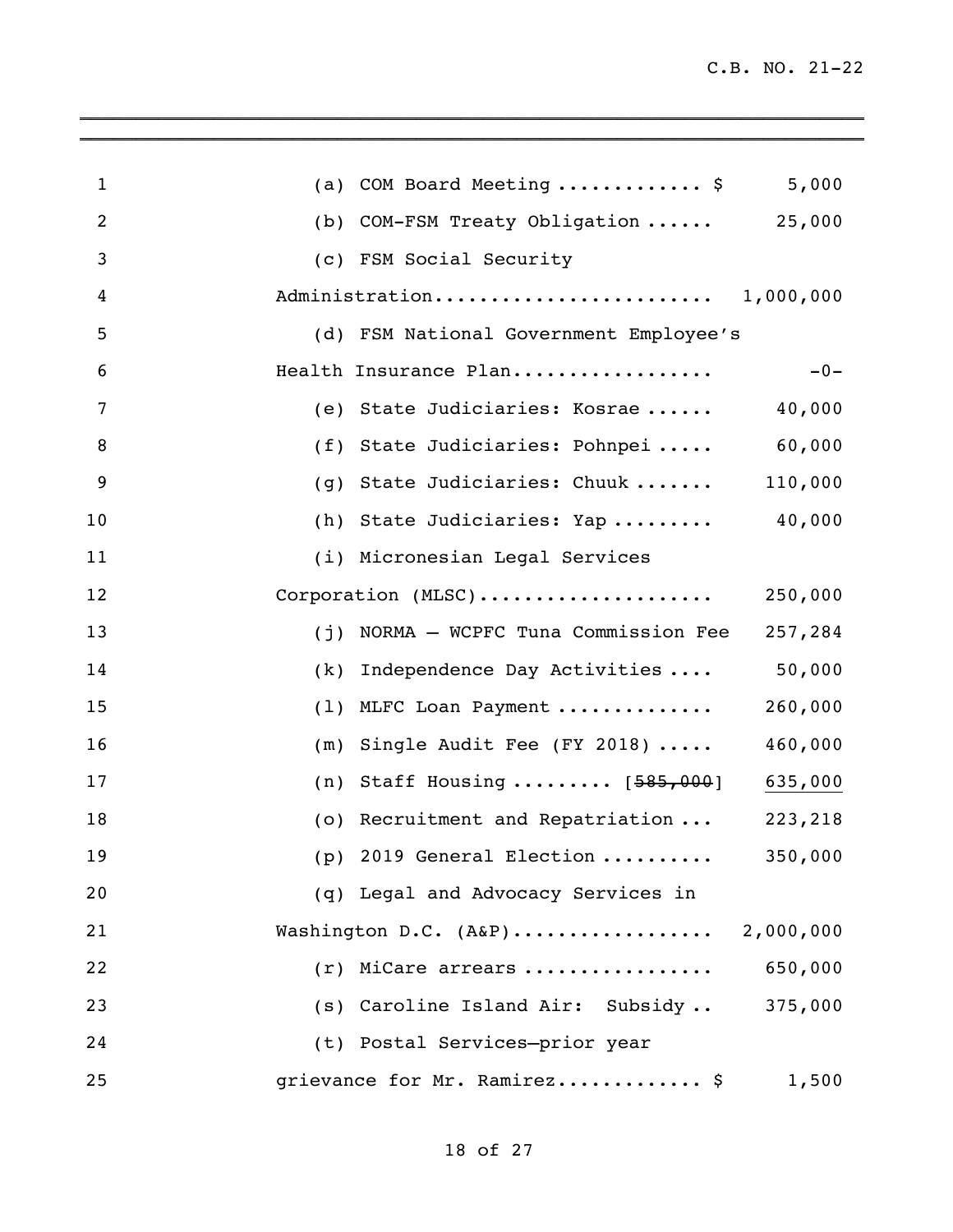| $\mathbf{1}$   | (u) NORMA-Contribution to FSM                |
|----------------|----------------------------------------------|
| $\overline{2}$ | Transparency in Tuna Technology (T3) for     |
| 3              | 50,000<br>electronic monitoring              |
| 4              | (v) Micro Games - Outstanding                |
| 5              | obligations<br>50,000                        |
| 6              | 500,000<br>$(w)$ MiCare - Subsidy            |
| 7              | (x) Clemson University Student               |
| 8              | Leadership Program - to be apportioned       |
| 9              | 200,000<br>as follows:                       |
| 10             | $(1)$ Kosrae 50,000                          |
| 11             | $(2)$ Pohnpei 50,000                         |
| 12             | $(3)$ Chuuk 50,000                           |
| 13             |                                              |
| 14             | $(y)$ MLSC Subsidy $-$ to be apportioned     |
| 15             | 200,000<br>as follows:                       |
| 16             | $(1)$ Kosrae 50,000                          |
| 17             | $(2)$ Pohnpei 50,000                         |
| 18             | $(3)$ Chuuk 50,000                           |
| 19             |                                              |
| 20             | (z) DOJ-outstanding payables, including      |
| 21             | prior years, to various vendors & payment of |
| 22             | annual leaves<br>24,927                      |
| 23             | $(z1)$ FY2019 Special Election  190,015      |
| 24             | (z2) FSM Postal Services - outstanding       |
| 25             | prior years obligations lease for Chuuk      |

 $\_$  , and the set of the set of the set of the set of the set of the set of the set of the set of the set of the set of the set of the set of the set of the set of the set of the set of the set of the set of the set of th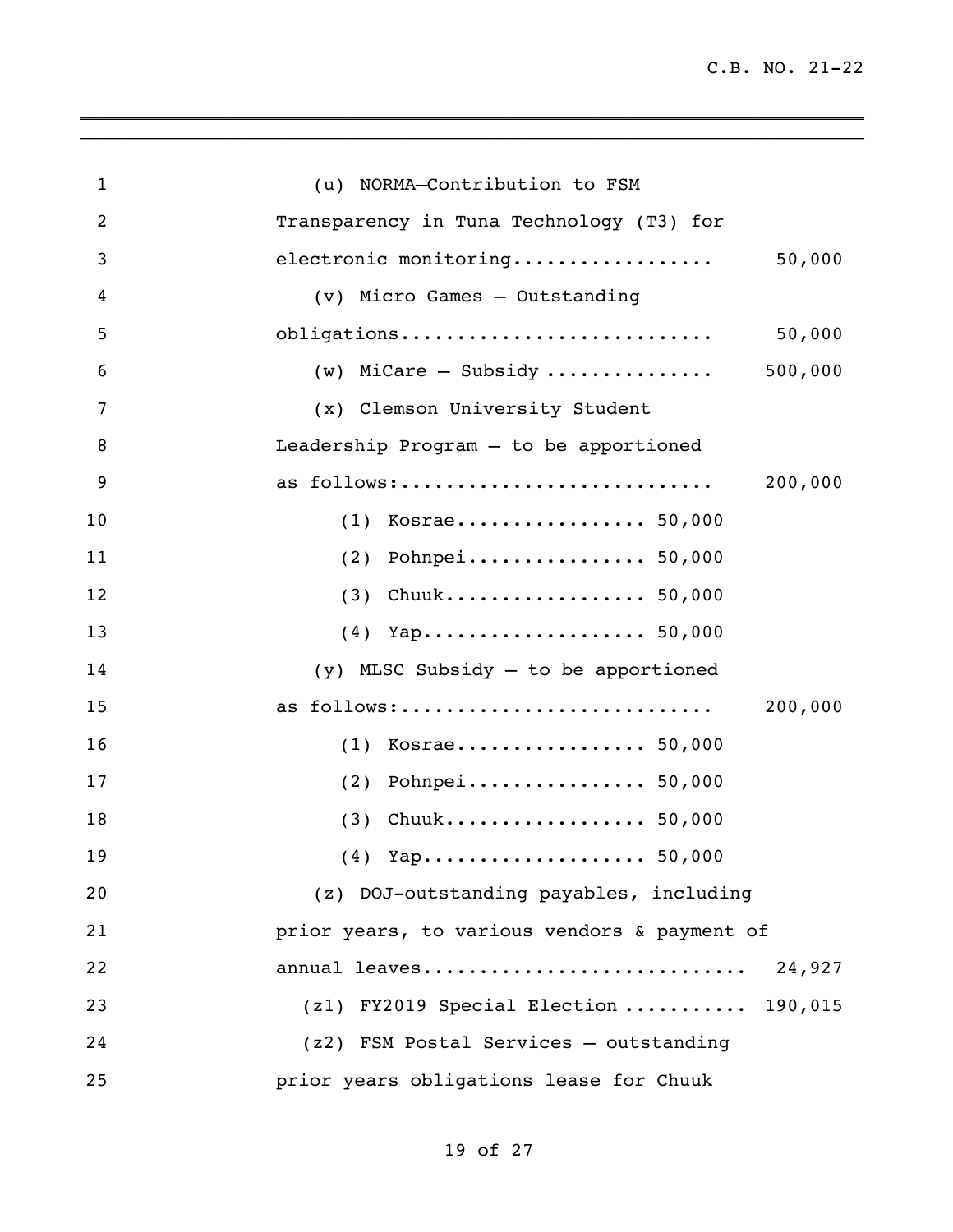| $\mathbf{1}$ | Post Office (Deal Fair)\$ 2,983                                     |
|--------------|---------------------------------------------------------------------|
| 2            | (z3) Replenishment of reprogrammed                                  |
| 3            | funds as a result of emergency declaration 180,000                  |
| 4            | (z4) President's Office current                                     |
| 5            | and prior years outstanding obligations 50,994                      |
| 6            | (z5) Pacific Missionary Aviation-                                   |
| 7            |                                                                     |
| 8            | (z6) Department of Finance and                                      |
| 9            | Administration (Prior year Personnel                                |
| 10           |                                                                     |
| 11           | $(z7)$ . Office of President - residential                          |
| 12           | security and furnishing and other                                   |
| 13           | purposes 40,000                                                     |
| 14           | (z8) Office of the President, office                                |
| 15           | renovation 30,000                                                   |
| 16           | (z9) Department of Finance (CTA & FSM                               |
| 17           | Treasury Field Offices Prior year                                   |
| 18           | obligations - Yap Utilities 30,000"                                 |
| 19           | Section 5. Section 9 of Public Law No. 20-131, as amended           |
|              | 20 by Public Laws Nos. 20-154, 20-159, 20-174 and 20-187, is hereby |
|              | 21 further amended to read as follows:                              |
| 22           | "Section 9. Capital and Human Resources                             |
| 23           | Development.                                                        |
| 24           | The sum of $[$32,427,187]$ \$34,277,187, or so much                 |
| 25           | thereof as may be necessary, is hereby appropriated                 |

## of 27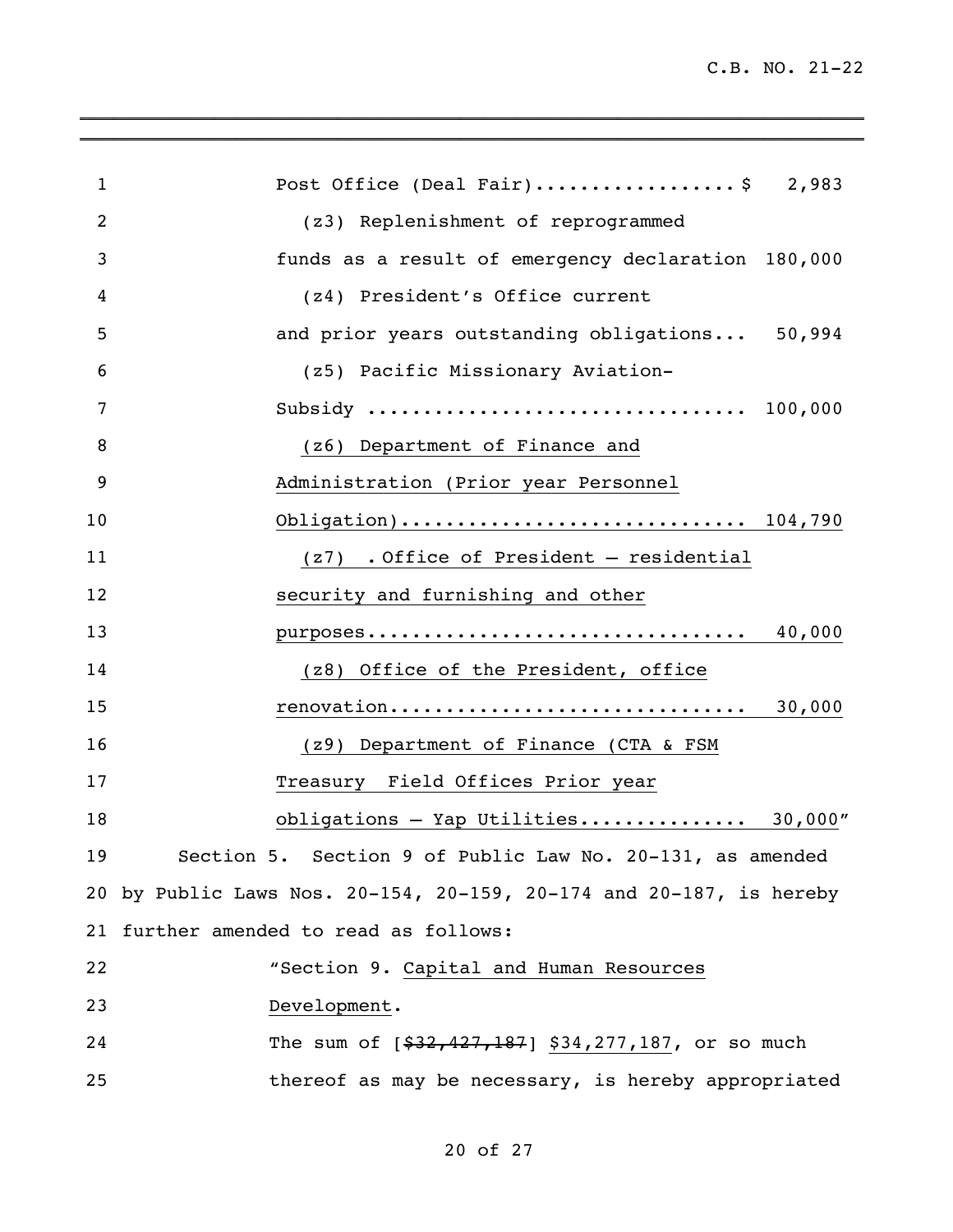| $\mathbf{1}$   | from the General Fund of the Federated States of     |
|----------------|------------------------------------------------------|
| $\overline{2}$ | Micronesia for the fiscal year ending September 30,  |
| 3              | 2019, for the following capital improvements,        |
| 4              | development programs, and projects and human         |
| 5              | resources development. Of the total amount of funds  |
| 6              | appropriated herein, \$1,256,025 shall be deemed to  |
| 7              | come from funds available under the Supplemental     |
| 8              | Education Grant and \$1,000,000 shall be deemed to   |
| 9              | come from funds available under the Compact Sector   |
| 10             | Grants. The sum appropriated by this section shall   |
| 11             | be apportioned as follows:                           |
| 12             | (1) College of Micronesia - FSM.                     |
| 13             | (a) College of Micronesia-FSM $$4,050,000$           |
| 14             | (b) FSM Fisheries and Maritime                       |
| 15             | Institute $(FMI)$ 875,611                            |
| 16             | (c) College of Micronesia-FSM SEG                    |
| 17             | Funding<br>689,948                                   |
| 18             | (d) COM-FSM Building Infrastructure                  |
| 19             | $-0-$<br>Project                                     |
| 20             | (e) COM-FSM Endowment Fund<br>316,000                |
| 21             | (2) Department of Finance and Administration         |
| 22             | FSM Warehouse Lease and Maintenance<br>40,000<br>(a) |
| 23             | 15,000<br>(b) PCD Awareness and Training             |
| 24             | (3) Department of Resources and Development          |
| 25             | (a) FSM Association of Chamber of                    |

 $\mathcal{L}_\text{max} = \mathcal{L}_\text{max} = \mathcal{L}_\text{max} = \mathcal{L}_\text{max} = \mathcal{L}_\text{max} = \mathcal{L}_\text{max} = \mathcal{L}_\text{max} = \mathcal{L}_\text{max}$  $\_$  , and the set of the set of the set of the set of the set of the set of the set of the set of the set of the set of the set of the set of the set of the set of the set of the set of the set of the set of the set of th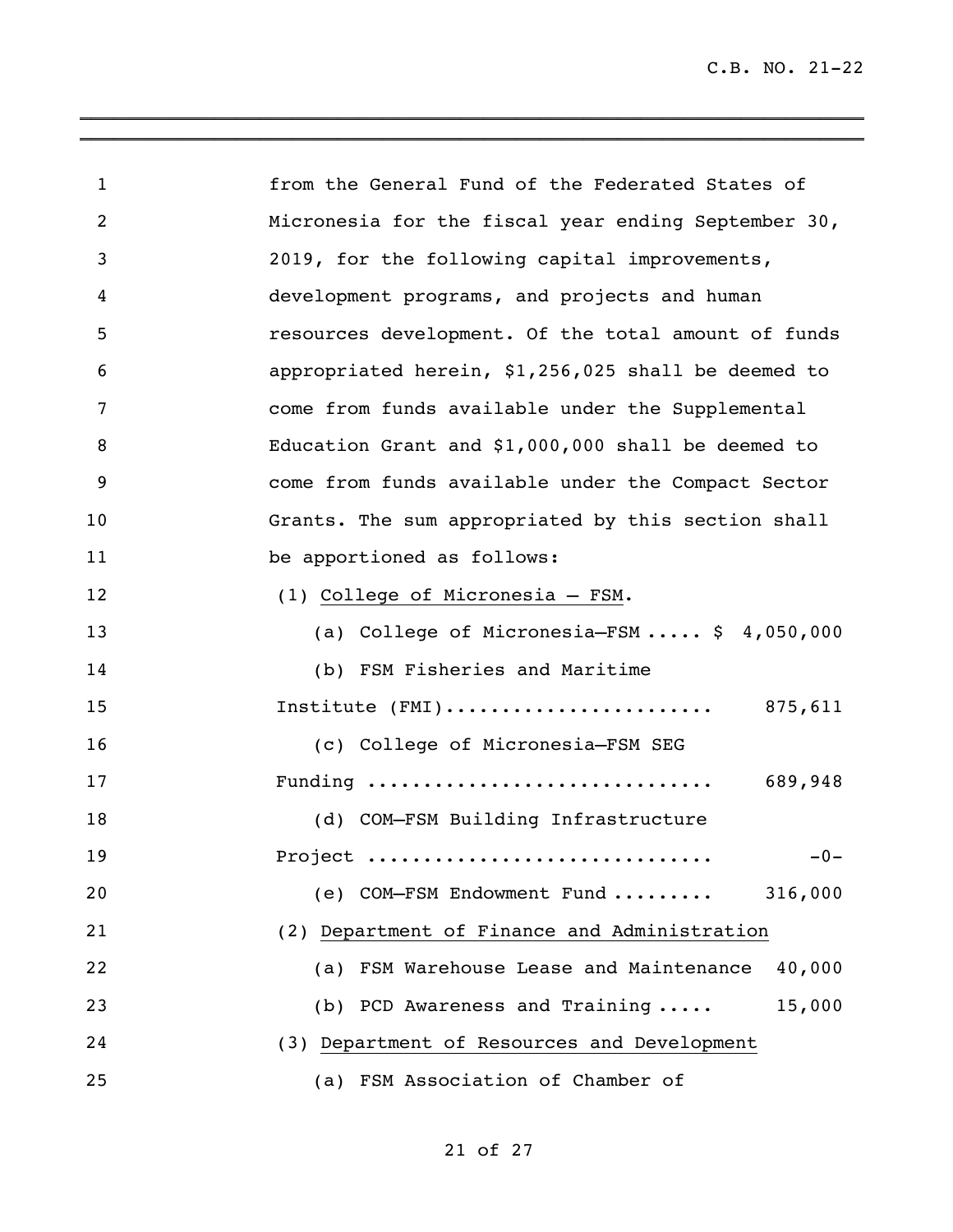| $\mathbf{1}$   | Commerce/Support to COC \$<br>67,000        |
|----------------|---------------------------------------------|
| $\overline{2}$ | 60,000                                      |
| 3              | (c) National Coastal Fisheries              |
| 4              | Monitoring Team<br>16,325                   |
| 5              | (d) Strengthening Organizational            |
| 6              | Planning, Management & Accountability       |
| 7              | Capacity of National/State Private Sector   |
| 8              | Organizations in the FSM 42,319             |
| 9              | (e) 2018/19 Household Income and            |
| 10             | Expenditure Survey 155,000                  |
| 11             | (f) 2020 CPH  1,516,315                     |
| 12             | (g) Enhancing Tourism: Kosrae - subsidy     |
| 13             | to the Office of the Governor of the State  |
| 14             | of Kosrae; PROVIDED THAT, no funds shall be |
| 15             | 500,000<br>used for travel expenses         |
| 16             | (h) Enhancing Tourism: Pohnpei<br>750,000   |
| 17             | $(i)$ Enhancing Tourism: Chuuk - to be      |
| 18             | apportioned as follows:<br>750,000          |
| 19             | (1) Chuuk Visitors Bureau<br>230,000        |
| 20             | (2) Environmental Protection Agency -       |
| 21             | Solid Waste Program<br>200,000              |
| 22             | (3) Department of Agriculture - Forestry &  |
| 23             | Conservation \$<br>100,000                  |
| 24             | (4) Department of Marine Resources -        |
| 25             | Watershed Protection & Invasive Species     |

 $\mathcal{L}_\text{max} = \mathcal{L}_\text{max} = \mathcal{L}_\text{max} = \mathcal{L}_\text{max} = \mathcal{L}_\text{max} = \mathcal{L}_\text{max} = \mathcal{L}_\text{max} = \mathcal{L}_\text{max} = \mathcal{L}_\text{max} = \mathcal{L}_\text{max} = \mathcal{L}_\text{max} = \mathcal{L}_\text{max} = \mathcal{L}_\text{max} = \mathcal{L}_\text{max} = \mathcal{L}_\text{max} = \mathcal{L}_\text{max} = \mathcal{L}_\text{max} = \mathcal{L}_\text{max} = \mathcal{$  $\_$  , and the set of the set of the set of the set of the set of the set of the set of the set of the set of the set of the set of the set of the set of the set of the set of the set of the set of the set of the set of th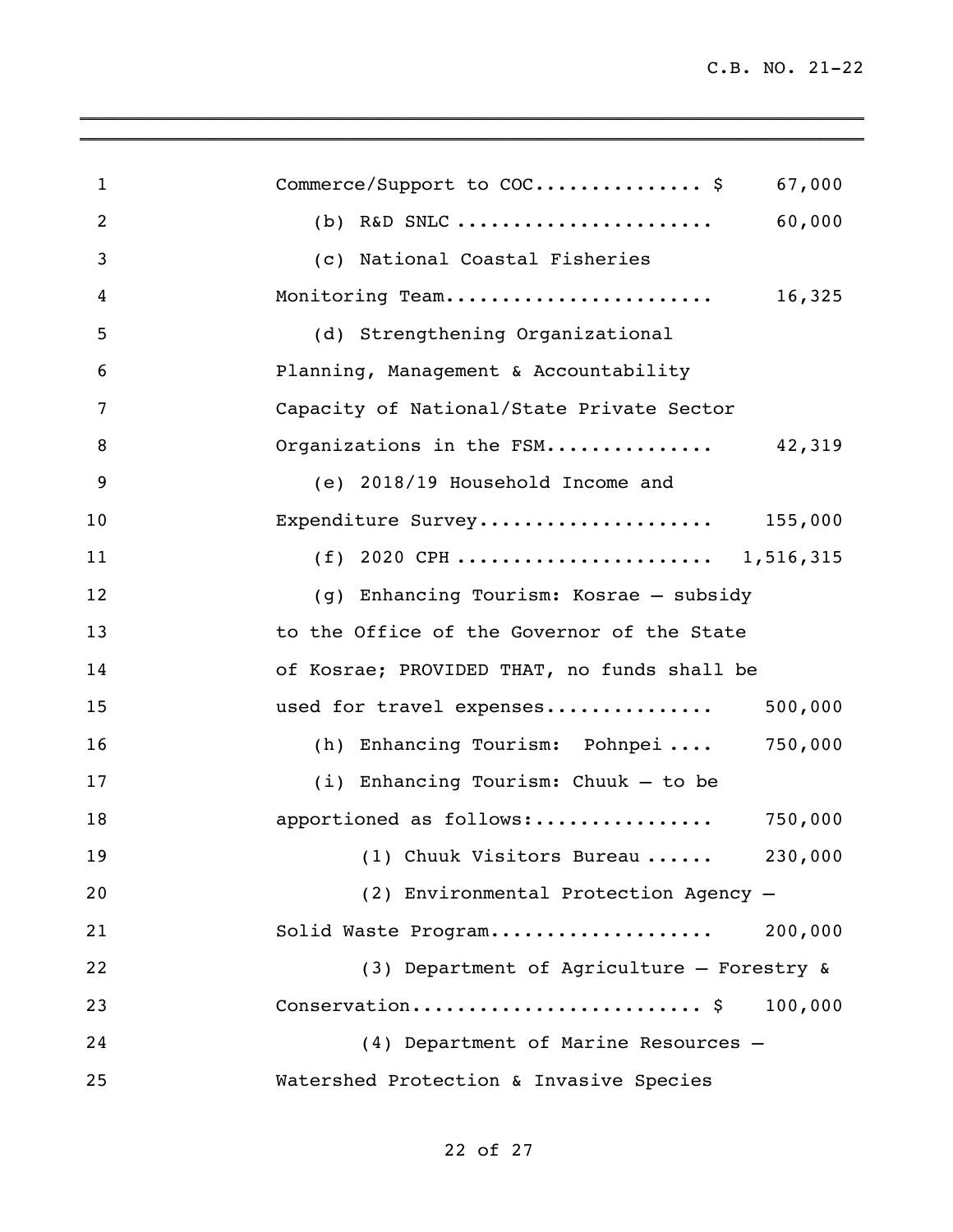| $\mathbf{1}$   | Plan<br>200,000                                   |       |
|----------------|---------------------------------------------------|-------|
| $\overline{2}$ | 20,000                                            |       |
| 3              | $(j)$ Enhancing Tourism: Yap - to be              |       |
| 4              | apportioned as follows:<br>500,000                |       |
| 5              | (1) Yap Chamber of Commerce  50,000               |       |
| 6              | $(2)$ Airport Improvement - for the               |       |
| 7              | purchase and installation of X-ray screening      |       |
| 8              | equipment and baggage carousel at airport 450,000 |       |
| 9              | (4) Department of Transportation,                 |       |
| 10             | Communications and Infrastructure                 |       |
| 11             | (a) Operation and Dry-Docking of                  |       |
| 12             | Caroline Voyager and Navigator 1,500,000          |       |
| 13             | (b) Outer Island Airports                         | $-0-$ |
| 14             | (c) FSM National Government Computer              |       |
| 15             | Network<br>277,420                                |       |
| 16             | (d) New Warehouse Building  200,000               |       |
| 17             | (e) Airport needs  230,000                        |       |
| 18             | (f) Chief Mailo Supplemental dry-docking &        |       |
| 19             | 500,000<br>repair                                 |       |
| 20             | 500,000<br>(g) FSMTCC (OAE $-$ IRU)               |       |
| 21             | (h) Telin invoices<br>340,000                     |       |
| 22             | (i) FSM Contribution - China Aid                  |       |
| 23             | Projects<br>500,000                               |       |
| 24             | (j) To supplement back-up generator<br>244,000    |       |
| 25             | (5) Department of Justice                         |       |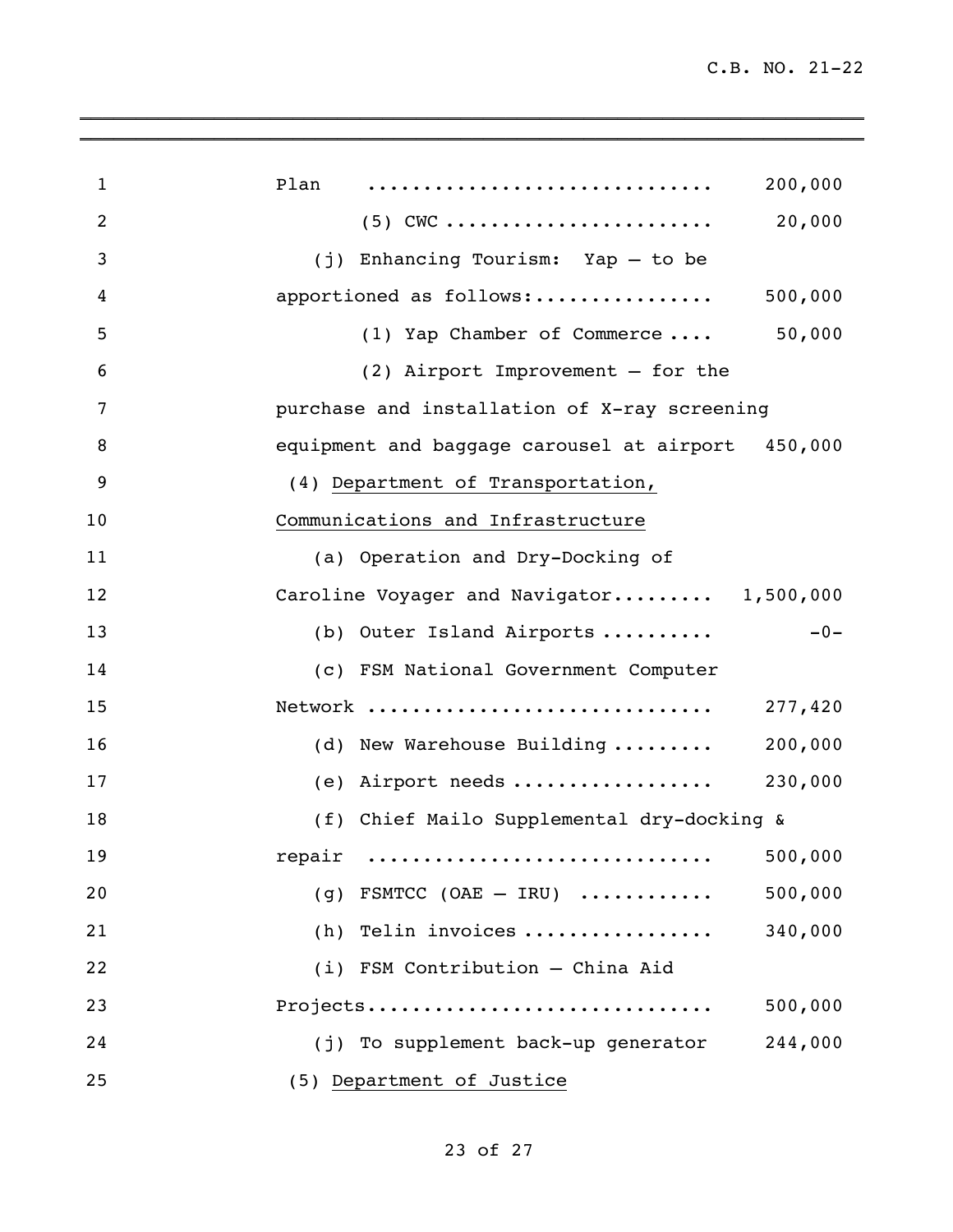| $\mathbf{1}$   | (a) Anti-Human Trafficking Enforcement,          |
|----------------|--------------------------------------------------|
| $\overline{2}$ | Campaign, and Investigation \$<br>100,000        |
| 3              | 100,000<br>(b) Victim Shelter and Services       |
| 4              | (6) Department of Environment, Climate           |
| 5              | Change and Emergency Management                  |
| 6              | (a) Fourth Disaster Risk Management              |
| 7              | Environment Conference<br>30,000                 |
| 8              | (b) National & State Table Top                   |
| 9              | Exercise<br>30,000                               |
| 10             | (c) Outer Island Trip Assessment -               |
| 11             | Climate Change & Disaster Risk Management 80,000 |
| 12             | (d) DECCEM-Contract GIS Survey                   |
| 13             | services-Kosrae, Chuuk & Yap 180,000             |
| 14             | (7) President's Office                           |
| 15             | (a) FSM Trust Fund  10,000,000                   |
| 16             | (8) National Election Commission Office          |
| 17             | (a) Voter ID Card and New Voter                  |
| 18             | Registration Project 242,322                     |
| 19             | (9) Department of Health and Social Affairs      |
| 20             | (a) Histo Pathologist<br>58,000                  |
| 21             | (b) Food/Water $lab$<br>58,000                   |
| 22             | Medical Team<br>$-0-$<br>(c)                     |
| 23             | Doctors: Foundation Project<br>(d)<br>$-0-$      |
| 24             | MOE-BHWP Med<br>22,200<br>(e)                    |
| 25             | (f) Electronic Health Record                     |

 $\mathcal{L}_\text{max} = \mathcal{L}_\text{max} = \mathcal{L}_\text{max} = \mathcal{L}_\text{max} = \mathcal{L}_\text{max} = \mathcal{L}_\text{max} = \mathcal{L}_\text{max} = \mathcal{L}_\text{max} = \mathcal{L}_\text{max} = \mathcal{L}_\text{max} = \mathcal{L}_\text{max} = \mathcal{L}_\text{max} = \mathcal{L}_\text{max} = \mathcal{L}_\text{max} = \mathcal{L}_\text{max} = \mathcal{L}_\text{max} = \mathcal{L}_\text{max} = \mathcal{L}_\text{max} = \mathcal{$  $\_$  , and the set of the set of the set of the set of the set of the set of the set of the set of the set of the set of the set of the set of the set of the set of the set of the set of the set of the set of the set of th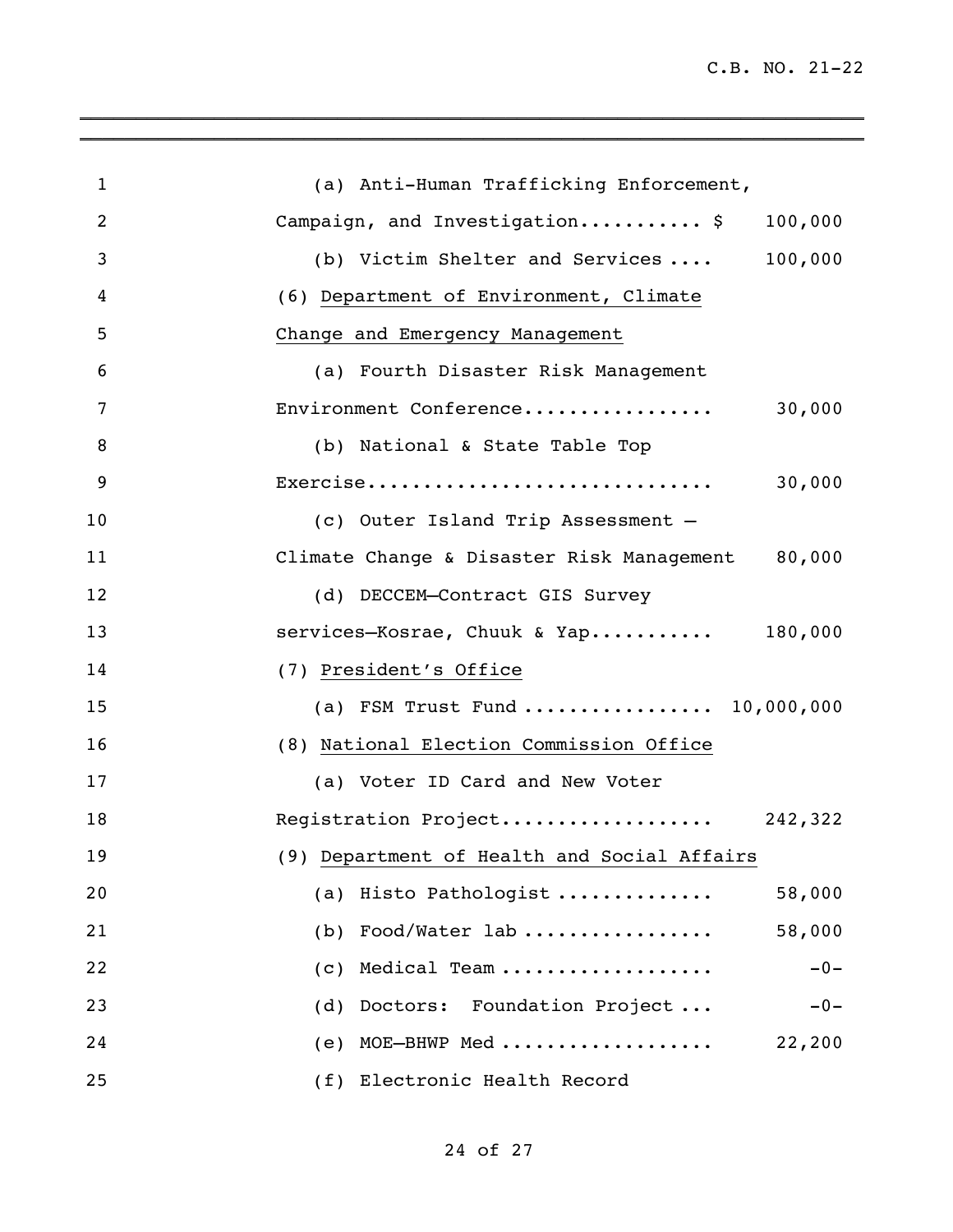| $\mathbf{1}$   | 150,000                                         |
|----------------|-------------------------------------------------|
| $\overline{2}$ | (g) Rheumatic Heart Program<br>110,000          |
| 3              | (h)<br>Pohnpei State Hospital private room      |
| 4              | facility<br>350,000                             |
| 5              | (10) Department of Education                    |
| 6              | (a) NDOE Year 3 Project (SEG)  566,077          |
| 7              | (b) School Accreditation<br>200,000             |
| 8              | (c) Teacher Certification Project 168,000       |
| 9              | (d) Development Quality  82,650                 |
| 10             | (11) Department of Foreign Affairs              |
| 11             | (a) FSM Embassy in Suva, Fiji Residence 300,000 |
| 12             | [(b) Purchase of Ambassador's Residence         |
| 13             | Washington D.C 1,500,000]                       |
| 14             | (b) Purchase/Down-payment for the               |
| 15             | purchase of facility to house FSM Embassy in    |
| 16             | Tokyo, Japan 3,000,000                          |
| 17             | $(12)$ NORMA                                    |
| 18             | (a) Commemoration of World Tuna Day 2019 25,000 |
| 19             | (b) FFC Meetings<br>80,000                      |
| 20             | (13) National Postal Services                   |
| 21             | (a) Postal Management and Financial             |
| 22             | Services<br>210,000                             |
| 23             | (14) Telecommunication Regulatory Authority     |
| 24             | 150,000<br>Subsidy: Startup needs of TRA<br>(a) |
| 25             | (15) Other Capital and Human Resources          |

 $\_$  , and the set of the set of the set of the set of the set of the set of the set of the set of the set of the set of the set of the set of the set of the set of the set of the set of the set of the set of the set of th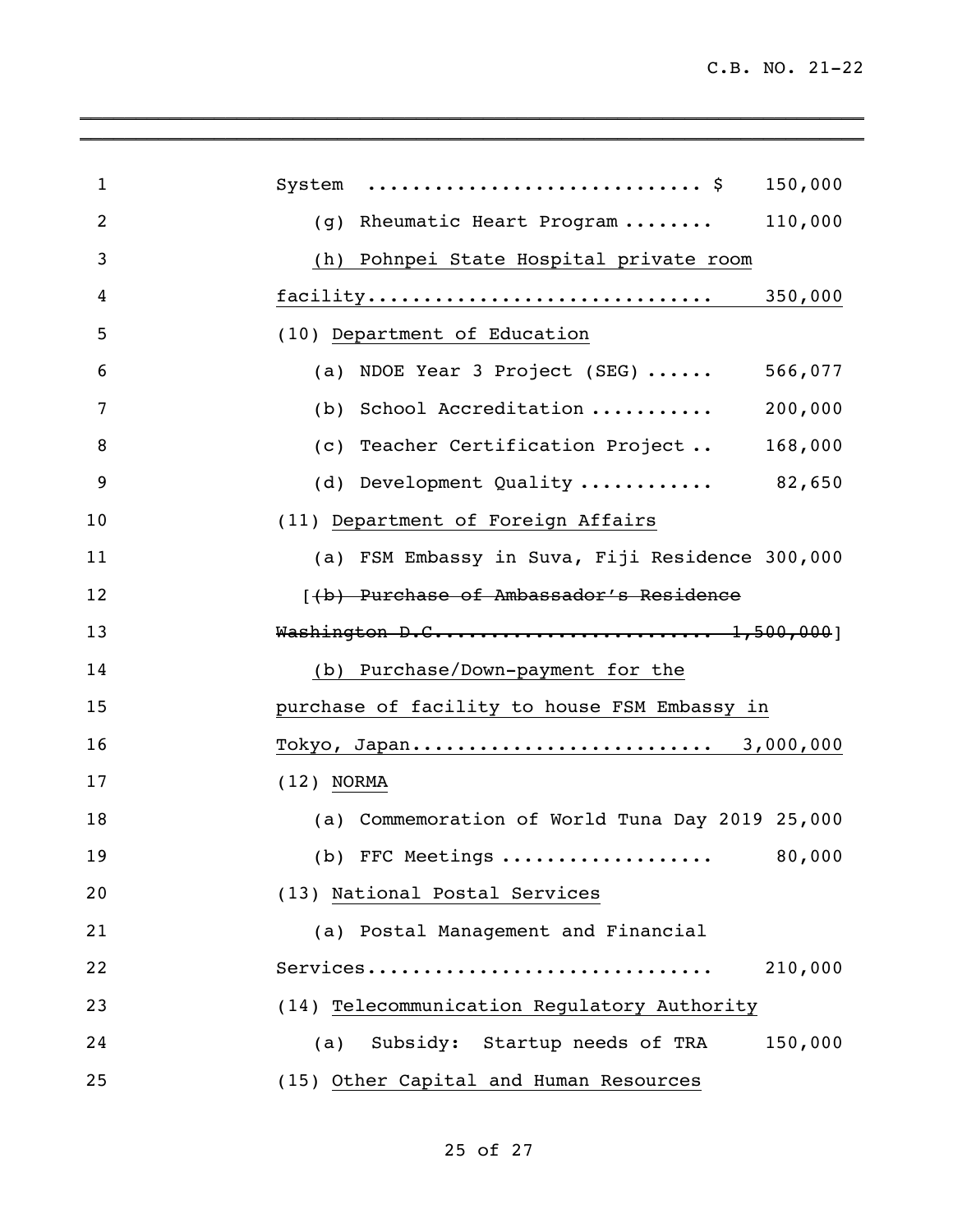| $\mathbf{1}$ | Development                                       |
|--------------|---------------------------------------------------|
| 2            | (a) Conservation Society in each state to be      |
| 3            |                                                   |
| 4            | $(1)$ Kosrae  50,000                              |
| 5            | $(2)$ Pohnpei  50,000                             |
| 6            | $(3)$ Chuuk  50,000                               |
| 7            | $(4)$ Yap  50,000                                 |
| 8            | (b) Pohnpei State Supreme Court  100,000          |
| 9            | (c) Capital Improvement Projects:                 |
| 10           | 300,000<br>Kosrae $-$ for 3G coverage             |
| 11           | (d) Capital Improvement Projects:                 |
| 12           | Pohnpei<br>300,000                                |
| 13           | (e) Capital Improvement Projects:                 |
| 14           | Chuuk - to be apportioned as follows: $300,000$   |
| 15           | $(1)$ Mida's Vessels 50,000                       |
| 16           | (2) Sea Haven Charter  50,000                     |
| 17           | (3) Weno Road & heavy Equipment                   |
| 18           | purchase200,000                                   |
| 19           | (f) Capitol Improvement Projects: Yap - to        |
| 20           | fund construction of a library and science lab at |
| 21           | Yap Catholic High School<br>300,000               |
| 22           | (g) Land Acquisition - Guam<br>$-0-$              |
| 23           | (h) Dialysis Machine - Pohnpei State              |
| 24           | Hospital<br>300,000                               |
| 25           | 50,000''<br>(i) FSM National Women's Council      |